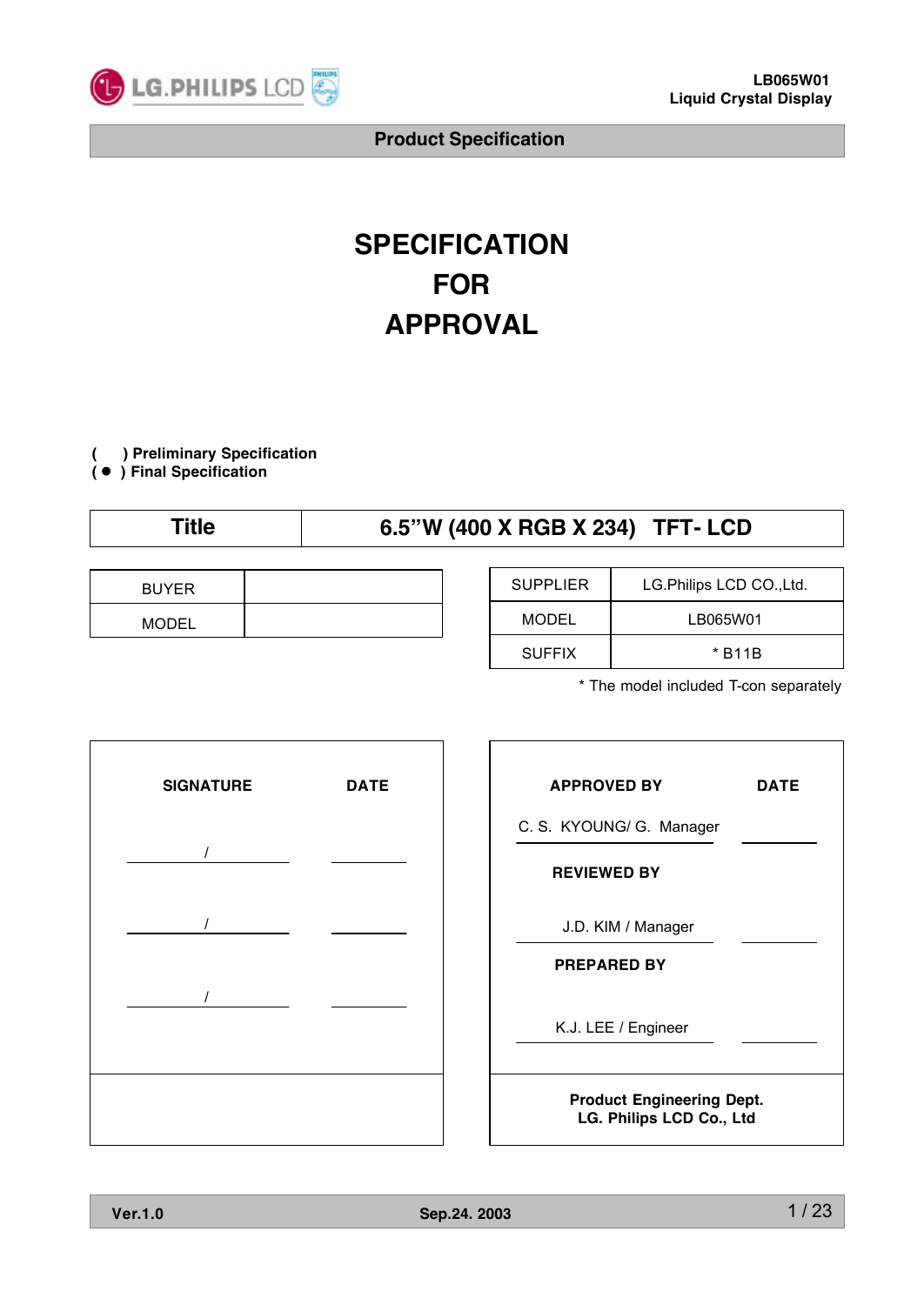

# **Contents**

| NO.             | <b>ITEM</b>                            |    |  |  |  |  |  |
|-----------------|----------------------------------------|----|--|--|--|--|--|
| 1               | Record of Revisions                    | 3  |  |  |  |  |  |
| 2               | Summary                                | 4  |  |  |  |  |  |
| 3               | Features                               | 4  |  |  |  |  |  |
| 4               | <b>General Specification</b>           | 4  |  |  |  |  |  |
| 5               | Interface (Input Terminal)             | 5  |  |  |  |  |  |
| 6               | Absolute Maximum Ratings               | 6  |  |  |  |  |  |
| $\overline{7}$  | <b>Electrical Characteristics</b>      | 8  |  |  |  |  |  |
| 8               | <b>Electro-optical Characteristics</b> | 14 |  |  |  |  |  |
| 9               | <b>Mechanical Characteristics</b>      | 17 |  |  |  |  |  |
| 10              | <b>Reliability Test</b>                | 19 |  |  |  |  |  |
| 11              | <b>International Standards</b>         | 20 |  |  |  |  |  |
| 12 <sub>2</sub> | Packing                                | 21 |  |  |  |  |  |
| 13              | <b>Precautions</b>                     | 22 |  |  |  |  |  |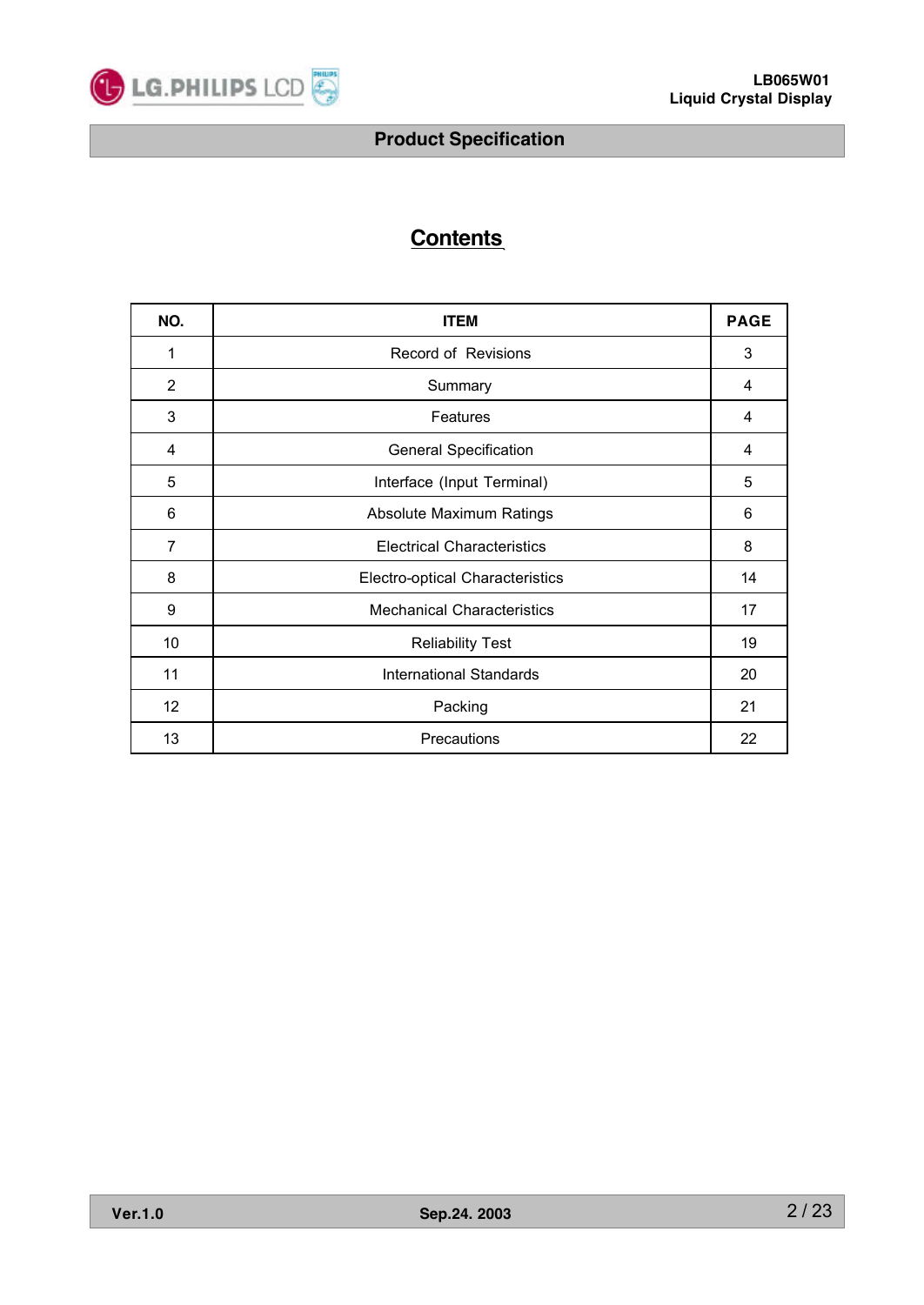

# **RECORDS OF REVISIONS**

| <b>Revision No.</b> | Revision<br><b>Date</b> | Page                     | <b>Summary</b>        |
|---------------------|-------------------------|--------------------------|-----------------------|
| $1.0\,$             | Sep.24.2003             | $\overline{\phantom{a}}$ | First Regular Version |
|                     |                         |                          |                       |
|                     |                         |                          |                       |
|                     |                         |                          |                       |
|                     |                         |                          |                       |
|                     |                         |                          |                       |
|                     |                         |                          |                       |
|                     |                         |                          |                       |
|                     |                         |                          |                       |
|                     |                         |                          |                       |
|                     |                         |                          |                       |
|                     |                         |                          |                       |
|                     |                         |                          |                       |
|                     |                         |                          |                       |
|                     |                         |                          |                       |
|                     |                         |                          |                       |
|                     |                         |                          |                       |
|                     |                         |                          |                       |
|                     |                         |                          |                       |
|                     |                         |                          |                       |
|                     |                         |                          |                       |
|                     |                         |                          |                       |
|                     |                         |                          |                       |
|                     |                         |                          |                       |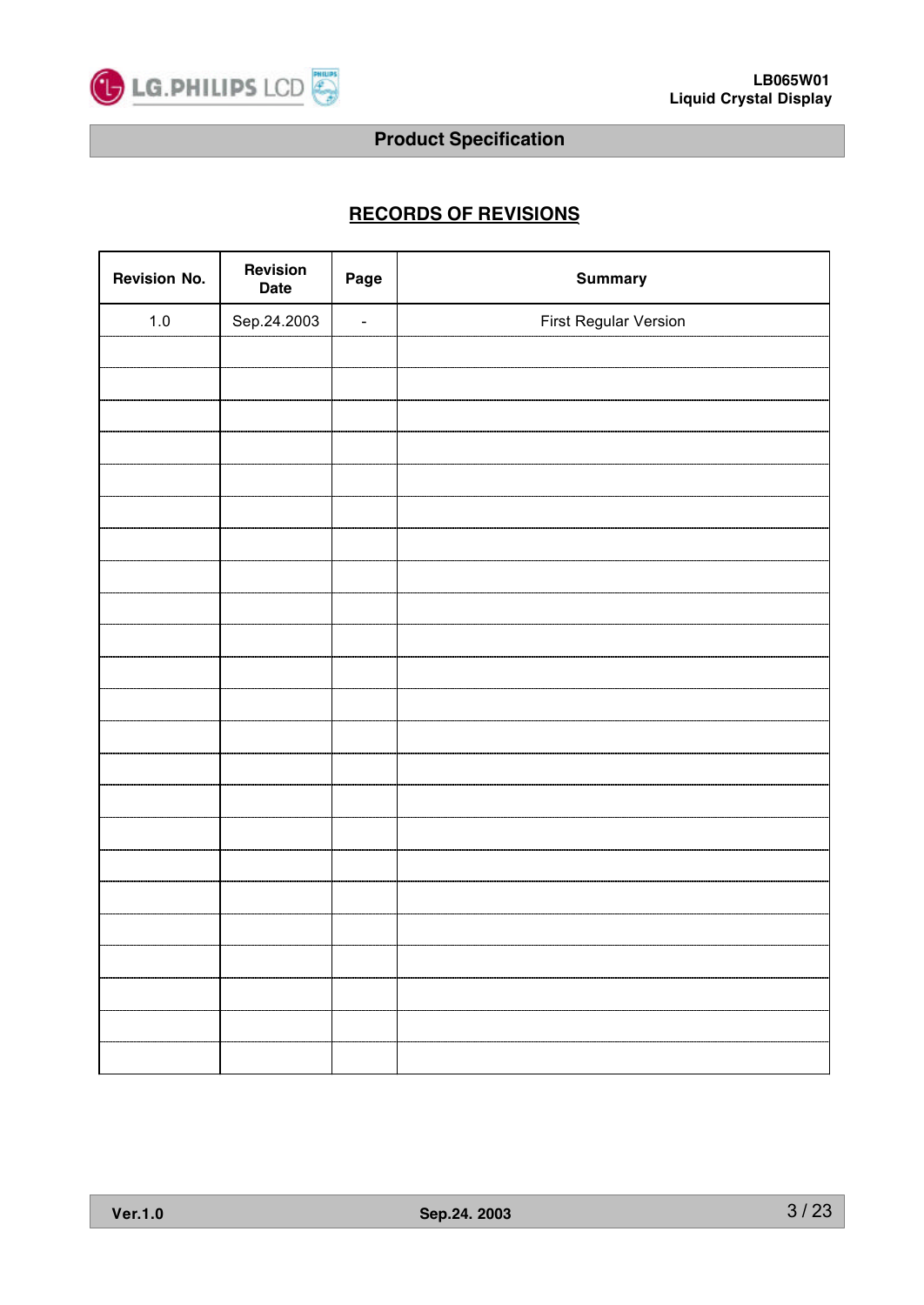

#### **1. Summary**

This module utilizes amorphous silicon thin film transistors and a 16:9 aspect ratio. A 6.5" active matrix liquid crystal display allows full color to be displayed.

The applications are Portable DVD, Multimedia applications and others AV system.

## **2. Features**

- •Utilizes a panel with a 16:9 aspect ratio, which makes the module suitable for use in wide-screen systems.
- •The 6.5" screen produces a high resolution image that is composed of 93,600 pixel elements in a stripe arrangement.
- •Wide viewing angle technology is employed.
- [The most suitable viewing direction is in the 6 o'clock direction.]
- •By adopting an active matrix drive, a picture with high contrast is realized.
- •A thin, light and compact module is accomplished through the use of COG mounting technology.
- •By adopting a high aperture panel, high transmittance color filter and high transmission polarizing plates, transmittance ratio is realized.
- •This module is compatible with the T-con(Timing controller) developed by LG.Philips LCD.
- **[ T-con Model Name : FORT\_REV(HS503022) , Part Number :0IHYL-0047A ]**

For a application including the T-con, please refer to the T-con datasheet with this specification sheet.

| <b>CHARACTERISTIC ITEM</b>    | <b>SPECIFICATION</b>                                       |
|-------------------------------|------------------------------------------------------------|
| Display Technology            | a-Si TFT active matrix                                     |
| Display Mode                  | TN Type Full Color / Transmitting Type<br>/ Normally White |
| Screen Size (Diagonal)        | $6.5$ " (16.39cm)                                          |
| Outline Dimension (W x H x D) | 157.2[mm] X 89.7[mm] X 8.0 [mm] TYP.                       |
| <b>Active Area</b>            | 143.4[mm] X 79.3 [mm] TYP.                                 |
| Number Of dots                | 400(W) X 3(RGB) X 234(H)                                   |
| Dot Pitch                     | $0.1195(W)$ [mm] $X$ 0.3385(H) [mm]                        |
| <b>Color Filter Array</b>     | RGB vertical stripes                                       |
| Weight                        | 165g (TYP.)                                                |
| <b>Backlight</b>              | CCFL with 3 wave-length spectrum (U Type)                  |
| <b>Surface Treatment</b>      | Anti-Glare Treatment                                       |

# **3. General Specification**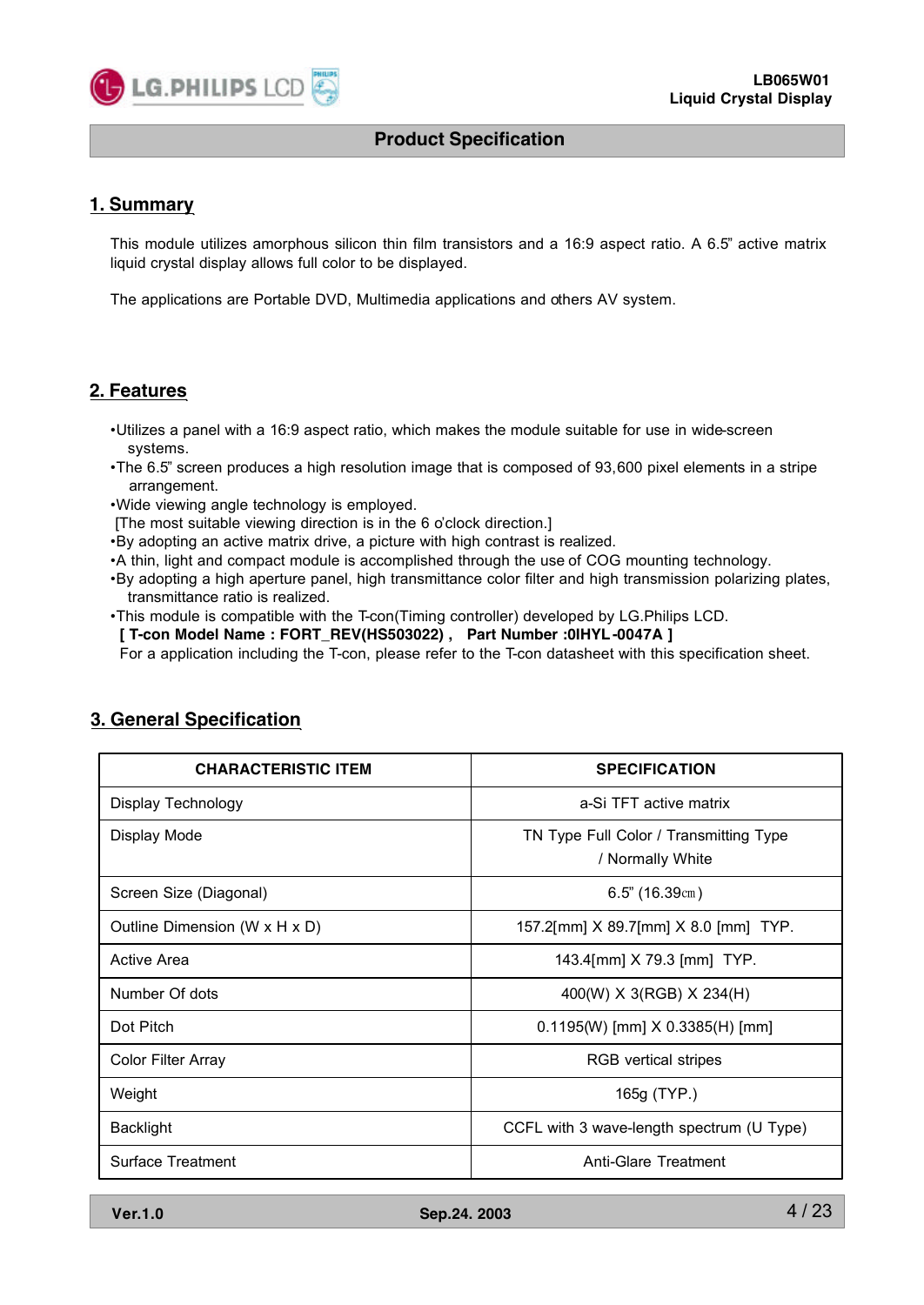

# **4. Interface (Input terminal)**

1> TFT-LCD panel driving part

| Pin No.                 | <b>SYMBOL</b>     | i/o                      | <b>FUNCTION</b>                               | <b>REMARK</b> |
|-------------------------|-------------------|--------------------------|-----------------------------------------------|---------------|
| 1                       | <b>VGH</b>        | Ť                        | Power supply for gate driver(High level)      |               |
| $\overline{2}$          | <b>OPEN</b>       | $\overline{\phantom{a}}$ | Open                                          |               |
| 3                       | <b>CS</b>         | Ť                        | CST electrode driving signal                  |               |
| $\overline{\mathbf{4}}$ | MODE2             | İ                        | Control signal for gate driver                |               |
| 5                       | MODE1             | İ                        | Control signal for gate driver                |               |
| 6                       | Up/Down           | $\mathbf{i}$             | Control signal for gate driver                |               |
| $\overline{7}$          | <b>GSP</b>        | İ                        | Start signal for gate driver                  |               |
| 8                       | <b>GSC</b>        | İ                        | Clock signal for gate driver                  |               |
| 9                       | <b>VCC</b>        | j.                       | Power supply for gate driver Logic(Low level) |               |
| 10                      | <b>OPEN</b>       | $\qquad \qquad -$        |                                               |               |
| 11                      | <b>OPEN</b>       | $\overline{\phantom{a}}$ |                                               |               |
| 12                      | <b>VSS</b>        | j.                       | Power supply for gate driver(Low level)       |               |
| 13                      | <b>OPEN</b>       | $\qquad \qquad -$        |                                               |               |
| 14                      | <b>OPEN</b>       | $\overline{\phantom{a}}$ |                                               |               |
| 15                      | <b>VGL</b>        | Ť                        | Gate off voltage                              |               |
| 16                      | <b>VCOM</b>       | İ                        | Common electrode driving signal               |               |
| 17                      | <b>GND</b>        | j.                       | <b>GND</b>                                    |               |
| 18                      | <b>SSC</b>        | i                        | Clock signal for source driver                |               |
| 19                      | SSP_L             | $i$ o                    | Start signal for source driver                |               |
| 20                      | <b>SOE</b>        | Ť                        | Control signal for source driver              |               |
| 21                      | <b>TST</b>        | Ť                        | Hi=VSH                                        |               |
| 22                      | Left/Right        | Ĺ                        | Control signal for source driver              |               |
| 23                      | SSP_R             | i/o                      | Start signal for source driver                |               |
| 24                      | SAM               | Ť                        | Control signal for source driver              |               |
| 25                      | VA(B)             |                          | Color video signal Blue                       |               |
| 26                      | VB(G)             | İ                        | Color video signal Green                      |               |
| 27                      | VC(R)             | İ                        | Color video signal Red                        |               |
| 28                      | GND               | İ                        | <b>GND</b>                                    |               |
| 29                      | VSHA1             | İ                        | Power supply for source driver(High level)    |               |
| 30                      | VSHA2             | İ.                       | Power supply for source driver(High level)    |               |
| 31                      | VSHL <sub>2</sub> | İ.                       | Power supply for source driver(High level)    |               |
| 32                      | VSHL1             | İ.                       | Power supply for source driver(High level)    |               |

\* Input connector for the operation of LCD module : SFV32R-1ST(FCI) or GF053-32S-LSS(LGC) or equivalent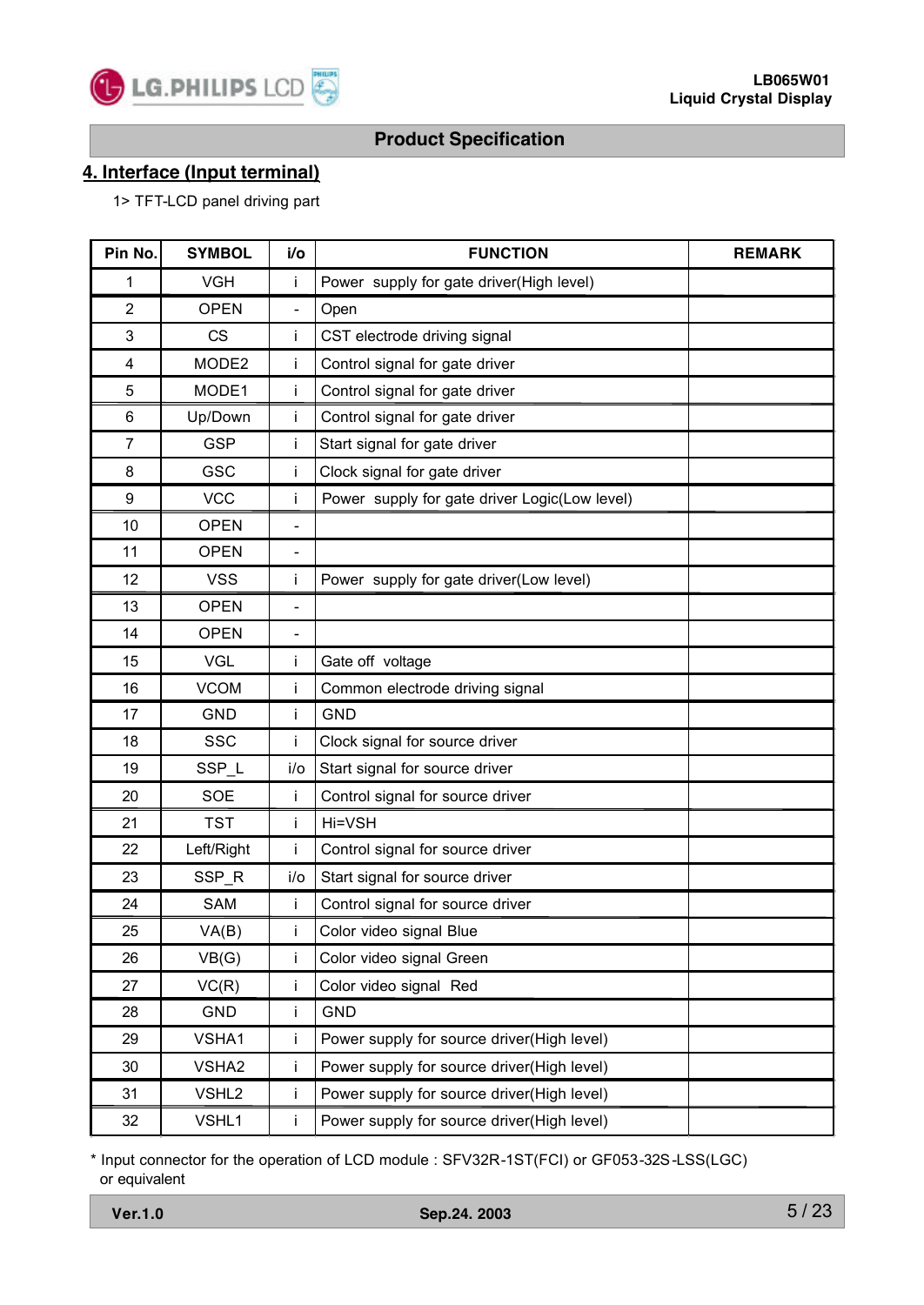

# **5. Absolute Maximum Ratings**

| <b>PARAMETER</b>                                      |                      |    | <b>SYMBOL</b>                       | <b>CONDITION</b>    | MIN.      | MAX.      | <b>UNIT</b>   | <b>REMARK</b>     |
|-------------------------------------------------------|----------------------|----|-------------------------------------|---------------------|-----------|-----------|---------------|-------------------|
| Source Driver Voltage                                 |                      |    | <b>VSH</b>                          | $T_a = 25^{\circ}C$ | $-0.3$    | 6.0       | $\vee$        |                   |
| Digital Input Signals                                 |                      |    | <b>VID</b>                          | $T_a = 25^{\circ}C$ | $-0.3$    | $VSH+0.3$ | V             | [Note 5-1]        |
|                                                       | Analog Input Signals |    |                                     | $T_a = 25^{\circ}C$ | $-0.3$    | $VSH+0.3$ | V             | [Note 5-2]        |
|                                                       | <b>TFT</b>           | Hi | <b>VGH</b>                          | $T_a = 25^{\circ}C$ | $-0.3$    | 33.0      | V             |                   |
| <b>Gate Driver</b>                                    |                      | Lo | <b>VGL</b>                          | $T_a = 25^{\circ}C$ | VGH-33.0  | $VGH+0.3$ | V             |                   |
| Voltage                                               | <b>LOGIC</b>         | Hi | <b>VCC</b>                          | $T_a = 25^{\circ}C$ | $VSS-0.3$ | $VSS+7.0$ | $\vee$        |                   |
|                                                       |                      | Lo | <b>VSS</b>                          | $T_a = 25^{\circ}C$ | VGH-33.0  | $VGH+0.3$ | $\vee$        |                   |
|                                                       | Storage Temperature  |    | $\mathsf{T}\mathsf{s}\mathsf{\tau}$ |                     | $-40$     | 85        | $\mathcal{C}$ | [Note 5-3,4]      |
| <b>Operating Temperature</b><br>(Panel Surface)       |                      |    | T <sub>P</sub>                      |                     | -30       | 85        | $\mathcal{C}$ |                   |
| <b>Operating Temperature</b><br>(Ambient Temperature) |                      |    | $T_{\rm a}$                         | $\blacksquare$      | $-30$     | 65        | $\mathcal{C}$ | [Note 5-3,4,5,6]] |

[Note 5-1] MODE2,MODE1,Up/Down,GSP,GSC,SSC,SSP\_L,SSP\_R,SOE,Left/Right,SAM

[Note 5-2] VA(B), VB(G), VC(R)

[Note 5-3] This rating applies to all parts of the module and should not be exceeded.

- [Note 5-4] Maximum wet-bulb temperature is 58℃. Condensation of dew must be avoided as electrical current leaks will occur, causing a degradation of performance specifications.
- [Note 5-5] The operating temperature only guarantees operation of the circuit. The contrast, response speed, and the other specification related to electro-optical display quality is determined at the room temperature, Ta ≒ 25℃.
- [Note 5-6] Ambient Temperature when the backlight is lit(reference value).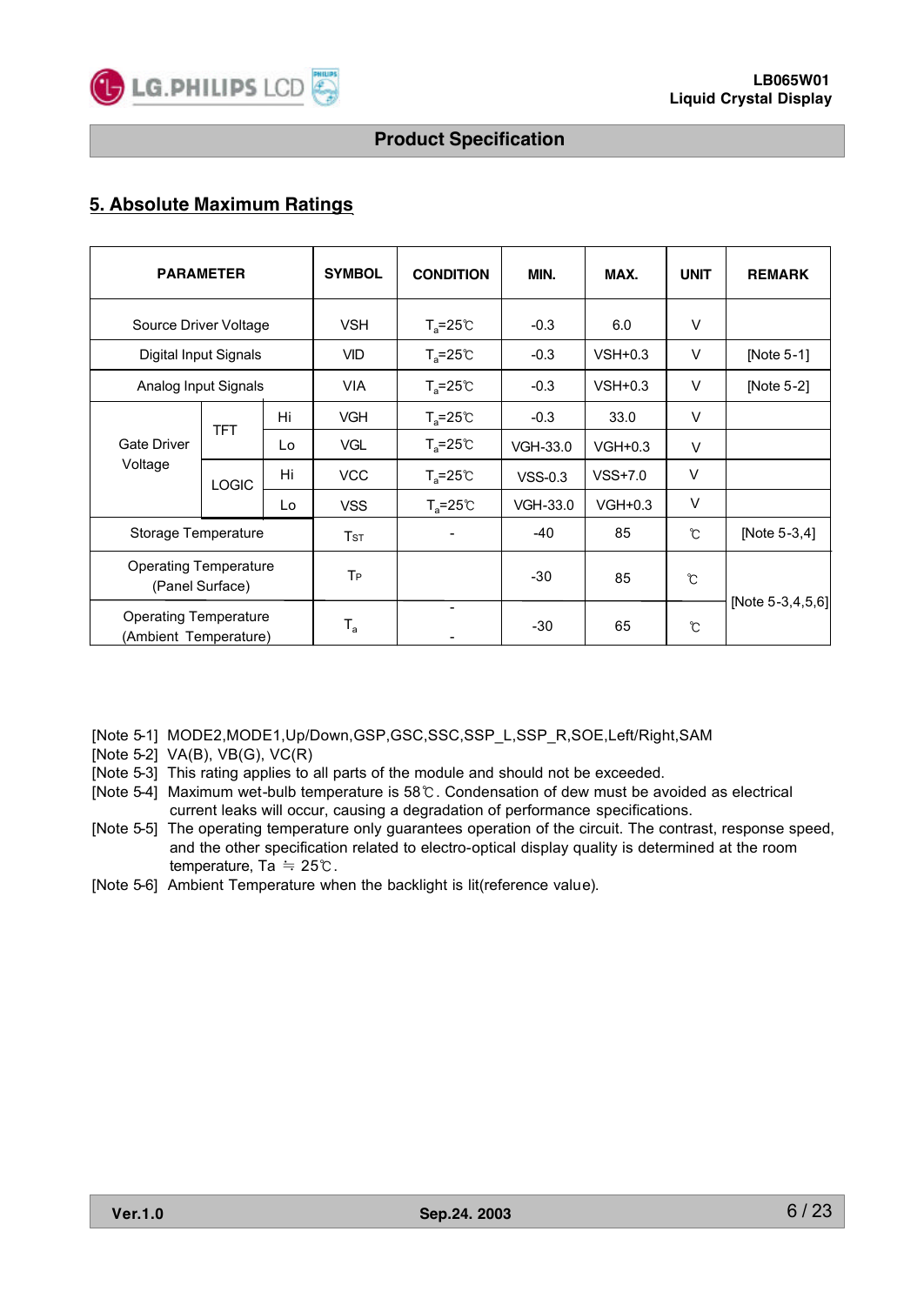

2> Backlight fluorescent tube driving part

| Terminal        | No. | <b>SYMBOL</b> | <b>FUCTION</b>                            | <b>REMARK</b> |
|-----------------|-----|---------------|-------------------------------------------|---------------|
|                 |     | LV            | Power Supply For Lamp [Low Voltage Side]  | [Note $4-1$ ] |
| CN <sub>1</sub> |     | NC.           | No Connection                             |               |
|                 | 3   | HV            | Power Supply For Lamp [High Voltage Side] | [Note 4-2]    |

The backlight interface connector is a model **BHR-03VS-1**, manufactured by JST or a compatible model manufactured by AMP. The matching connector part number is **SM02(8.0)B-BHS-1-TB** or equivalent.

[Note 4-1] The wire color of low voltage side is white. Connect the low voltage side of the DC/AC inverter used to drive the fluorescent tube to GND of the inverter circuit.

[Note 4-2] The wire color of high voltage side is pink.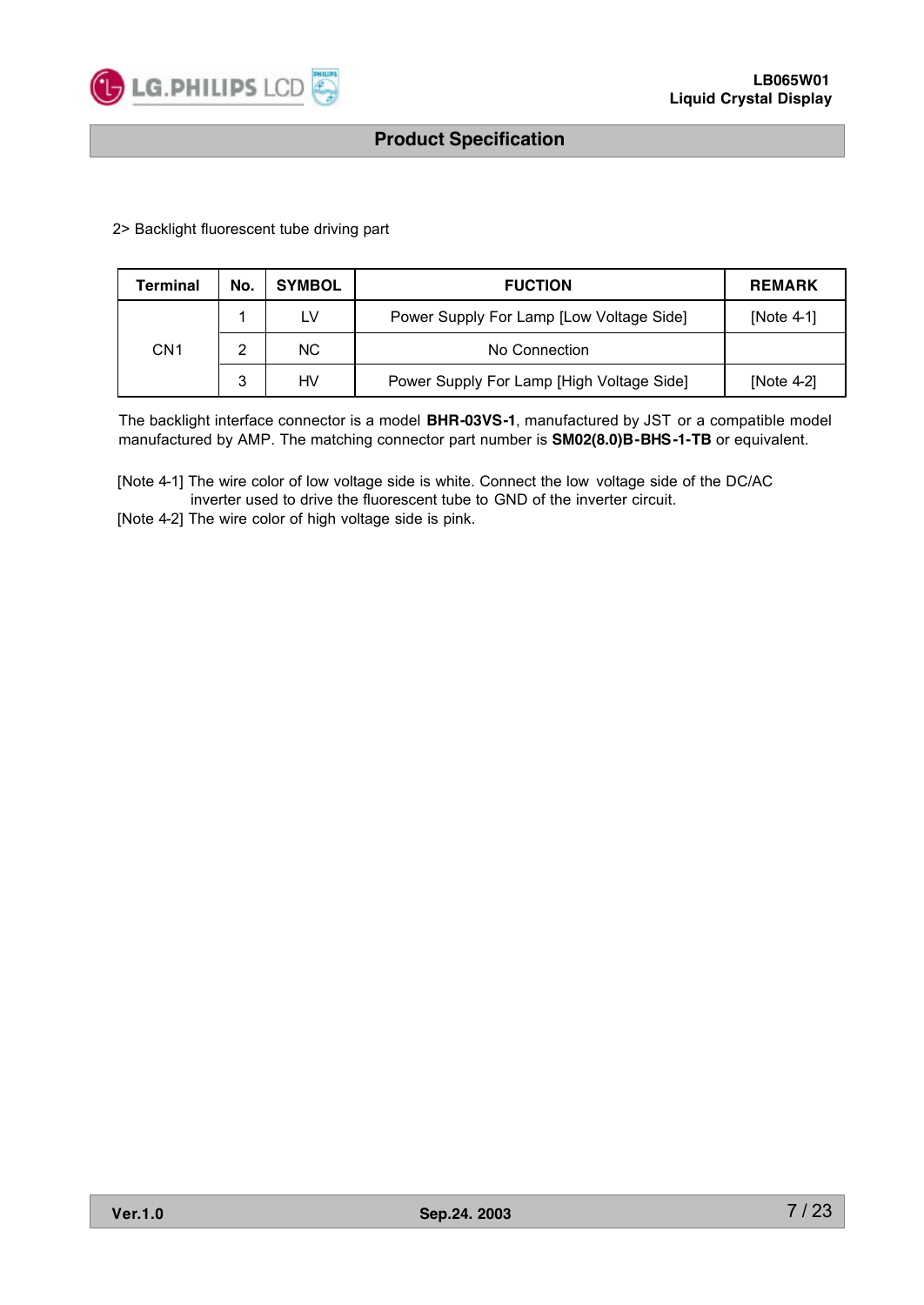

## **6. Electrical Characteristics**

- 1> Recommended Operating Conditions
	- ◈ TFT-LCD Panel Driving Section

| $T_a = 25^{\circ}C$   |                       |                |                |               |                          |            |            |             |                              |
|-----------------------|-----------------------|----------------|----------------|---------------|--------------------------|------------|------------|-------------|------------------------------|
|                       | <b>PARAMETER</b>      |                |                | <b>SYMBOL</b> | MIN.                     | TYP.       | MAX.       | <b>UNIT</b> | <b>REMARK</b>                |
|                       | Source driver voltage |                |                | <b>VSH</b>    | 4.5                      | 5.0        | 5.5        | V           | [Note $6-1$ ]                |
|                       |                       |                | Hi             | <b>VGH</b>    | 12.5                     | 13.0       | 13.5       | V           |                              |
| Gate driver           | ΤFΤ                   | Lo             | AC             | <b>VGLAC</b>  | 4.0                      | 5.0        | 6.0        | $Vp-p$      | (Note 6-1,2)                 |
| voltage               |                       |                | DC             | <b>VGLDC</b>  | $-9.5$                   | $-10.0$    | $-10.5$    | V           |                              |
|                       | Logic                 |                | Hi             | <b>VCC</b>    | $-10.4$                  | $-10.9$    | $-11.4$    | V           |                              |
|                       |                       |                | Lo             | <b>VSS</b>    | $-15.5$                  | $-16.0$    | $-16.5$    | V           |                              |
| Analog input voltage  |                       |                | AC             | <b>VIAC</b>   |                          |            | ±2.5       | V           | (Note 6-3)                   |
|                       |                       |                | DC             | <b>VIDC</b>   | $VSM-0.1$                | <b>VSM</b> | $VSM+0.1$  | V           | VSM=VSH/2                    |
| Digital input voltage |                       | H <sub>i</sub> |                | <b>VIDSH</b>  | VSH-1.0                  |            | <b>VSH</b> | V           |                              |
|                       |                       | Lo             |                | <b>VIDSL</b>  | $\theta$                 |            | 1.0        | V           | <b>VIDSH=VSH</b><br>VIDSL=0V |
| Digital input current |                       | H <sub>i</sub> |                | <b>IIDSH</b>  | $\overline{\phantom{0}}$ |            | 10.0       | uA          |                              |
|                       |                       |                | L <sub>0</sub> | <b>IIDSL</b>  | $\overline{\phantom{a}}$ |            | 10.0       | uA          |                              |
| COM control signal    |                       | AC             |                | <b>VCAC</b>   | 4.0                      | 5.0        | 6.0        | $V_{P^-P}$  |                              |
|                       |                       |                | DC             | <b>VCDC</b>   | 0.5                      | 2.0        | 3.5        | V           | [Note $6-1$ ]                |
| CS control signal     |                       |                | AC             | <b>VCsAC</b>  | 4.0                      | 5.0        | 6.0        | $Vp-p$      | [Note 6-1,2, 3,4,5]          |
|                       |                       |                | DC             | VCsDC         | $-3.4$                   | $-3.5$     | $-3.6$     | V           |                              |

\*\*\*\*\* Cautionary Matter : When applying or disconnecting power, please be sure that such action is sequentially carried out for all power supplies. In addition, apply input signals only after power has been turned on.

 $- ON : VSH \rightarrow VSS \rightarrow VCC \rightarrow VGL \rightarrow VGH$ 

 $-$  OFF : VGH  $\rightarrow$  VGL  $\rightarrow$  VCC  $\rightarrow$  VSS  $\rightarrow$  VSH

[Note 6-1] Any change in voltage adjusting VCDC ,VIDC,VCs DC should be less than 0.1V.

[Note 6-2] The AC element must make it into the same amplitude in the commonness electrode drive signal and the same phase.

[Note 6-3] Positive and negative amplitudes should be equal.

The MIN. value produces a white display and the MAX. value produces a black display.

- [Note 6-4] To obtain the maximum value of contrast, each module must be adjusted to an optimum voltage.
- [Note 6-5] In case of using Sharp Decoder IC(IR3Y29BM) and inputting standard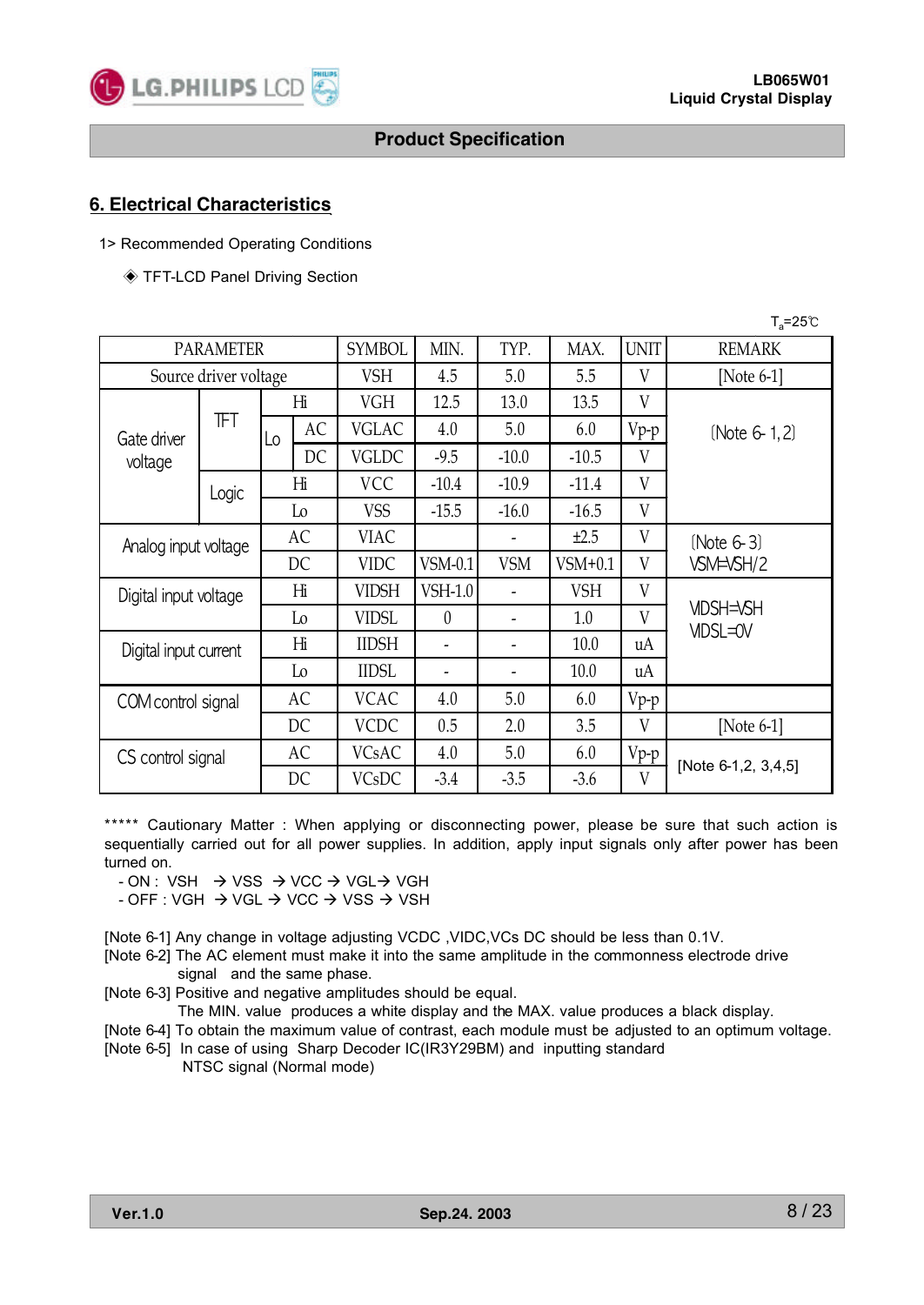#### ◆ Backlight Driving Section Table 1 and Table 1 and Table 1 and Table 1 and Table 1 and Table 1 and Table 1 and Table 1 and Table 1 and Table 1 and Table 1 and Table 1 and Table 1 and Table 1 and Table 1 and Table 1 and T

| <b>PARAMETER</b>             | <b>SYMBOL</b> | MIN.                     | TYP.                         | MAX.                        | <b>UNIT</b> | <b>REMARK</b>       |
|------------------------------|---------------|--------------------------|------------------------------|-----------------------------|-------------|---------------------|
| Lamp Current                 | $I_{BL}$      | 3.0                      | 6.0                          | 6.5                         | mArms       |                     |
| Lamp Voltage                 | $V_{BL}$      | 660<br>(6.5m)            | 680<br>(6.0 <sub>mA</sub> )  | 860<br>(3.0 <sup>mA</sup> ) | Vrms        | $±10$ [%]           |
| Lamp Power<br>Consumption    | $P_{BL}$      | $\overline{\phantom{a}}$ | 4.08                         | 4.5                         | Wrms        | $IBL = 6.0 mA$      |
|                              | $f_{BL}$      | 45                       | $\overline{\phantom{0}}$     | 60                          | kHz         | $*1$                |
| Lamp Frequency               |               | 45                       | $\overline{\phantom{a}}$     | 80                          |             | $*2$                |
|                              |               | $\overline{\phantom{a}}$ | $\overline{\phantom{a}}$     | 1300                        | Vrms        | $T_a = 25^{\circ}C$ |
| Kick-Off Voltage (*3)        | $V_{\rm S}$   | $\overline{\phantom{a}}$ | $\overline{\phantom{a}}$     | 1560                        | Vrms        | $T_a = -30$ °C      |
| Discharge Stabilization Time | $T_S$         | $\overline{\phantom{a}}$ | $\qquad \qquad \blacksquare$ | 3                           | Minutes     | $*_{4}$             |
| Life Time                    |               | 20,000                   |                              | $\overline{\phantom{a}}$    | Hour        | $*5$                |

- \* 1 : This frequency range means the range to keep within ±10% change of electrical and optical characteristics.
- \* 2 : This frequency range means not affecting to lamp life and reliability characteristics. (The lamp frequency should be selected as different as possible from display horizontal synchronous signal (Including harmonic frequency of this scanning frequency) to avoid "Beat" interference which may be observed on the screen as horizontal stripes like moving wave. This phenomenon is caused by interference between lamp (CCFL) lighting frequency and LCD horizontal synchronous signal.)
- \* 3 : The "MAX" of "Kick-Off Voltage" means the minimum voltage for inverter to turn on the CCFL normally in the LCD module. However this isn't the values that we can assure stability of starting lamp on condition that the module is installed in your set. It should be careful that "Kick-Off Voltage" is changed by an increase of stray capacitance in your set, inverter method, value of ballast capacitor in your inverter and so on. Especially, the value of "Kick-Off Voltage" is higher in low temperature condition than in normal temperature condition, because impedance of CCFL is increased.
- \* 4 : The time needed to achieve not less than 95%brightness of the center part of lamp. The brightness of the lamp after lighted for 5 minutes is defined as 100%.
- \* 5 : "Life time" is defined as the lamp brightness decrease to 50% original brightness at  $I_{\text{B}}$ =TYP; continuous lighting,  $T_a = 25 \degree$ C.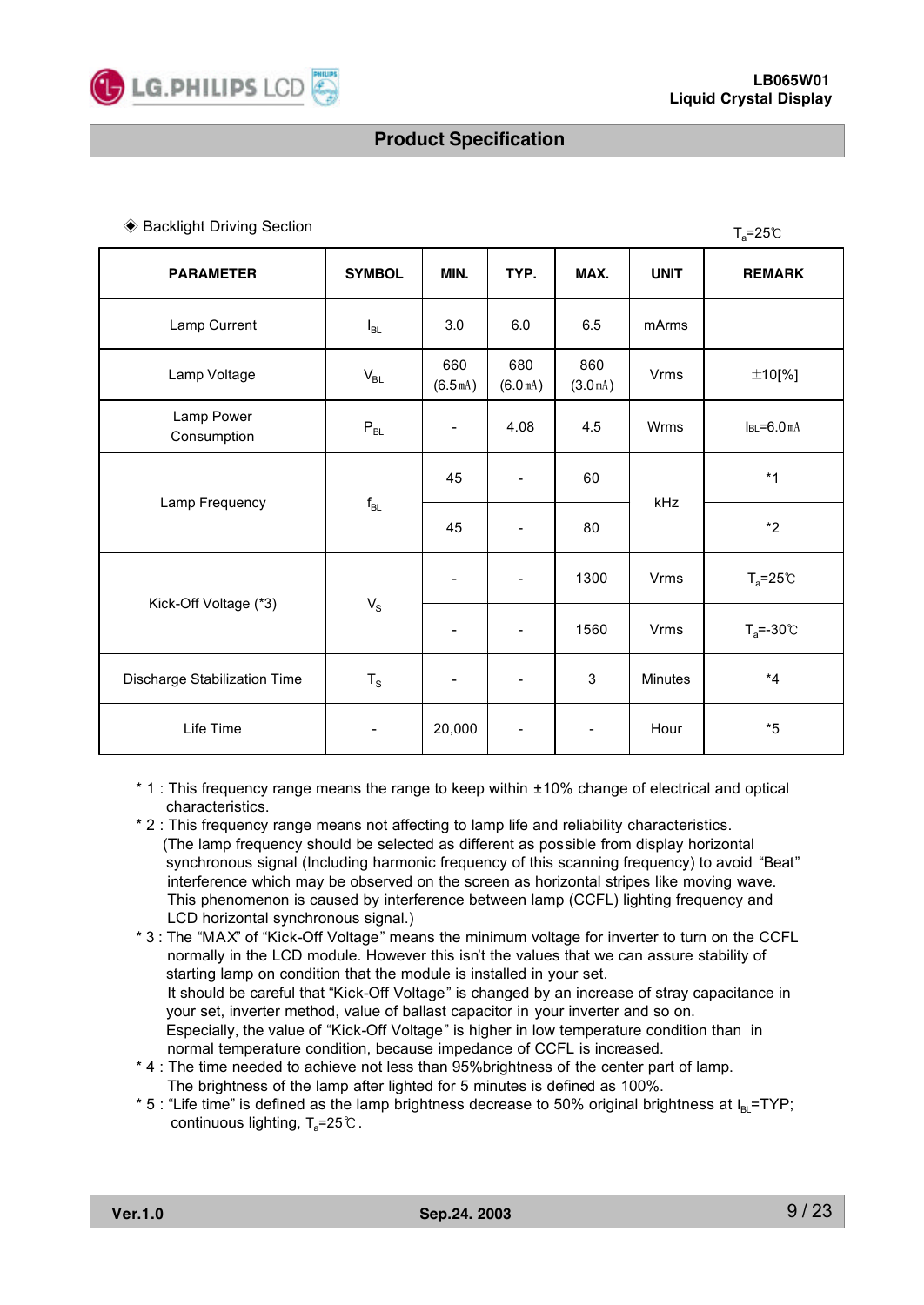

Requirements for a system inverter design, which is intended to have a better display performance, a better power efficiency and a more reliable lamp, are following. It shall help increase the lamp lifetime and reduce leakage current. Inverter should be designed to be subject to the conditions below

- A. The asymmetry rate of the inverter waveform should be less than 10%.
- B. The distortion rate of the waveform should be within  $\sqrt{2} \pm 10\%$ .
- \* Inverter output waveform had better be more similar to ideal sine wave.



\* Asymmetry rate:  $($  I p – I –p |) /  $_{\text{rms}}$  \* 100% •Distortion rate:  $I_{p}$  (or  $I_{-p}$ ) /  $I_{rms}$ 

C. There should not be any spikes in the waveform.

D. Lamp current should not exceed the "MAX" value under the "Operating Temperature" (it is prohibited to exceed the "MAX." value even if it is operated in the guaranteed temperature). When lamp current exceed the maximum value for a long time, it may cause a smoking and ignition.

Therefore, it is recommended that the inverter have the current limited circuit that is used as a protection circuit and/or the lamp current-controlled inverter.

∗ Do not attach a conducting tape to lamp connecting wire.

If the lamp wire attach to a conducting tape, TFT-LCD Module has a low luminance and the inverter has abnormal action. Because leakage current is occurred between lamp wire and conducting tape.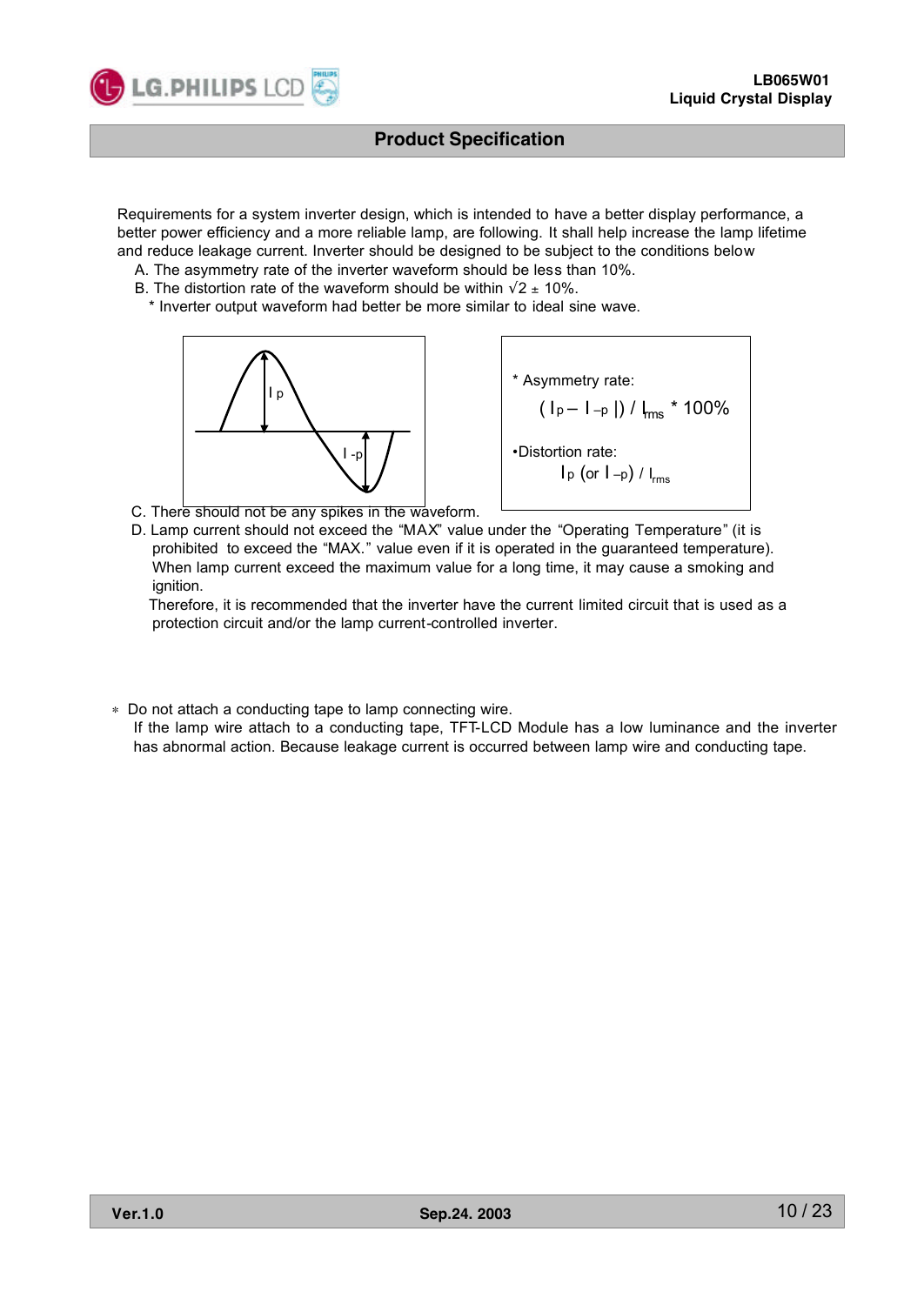

## 2> Timing Characteristics of input signals

|                                                                               | . Thinnig Undrautonomou or impatibighaio<br>$T_a = 25^{\circ}C$ |                                |       |                          |                          |                          |         |               |  |  |
|-------------------------------------------------------------------------------|-----------------------------------------------------------------|--------------------------------|-------|--------------------------|--------------------------|--------------------------|---------|---------------|--|--|
| <b>SYMBOL</b><br><b>PARAMETER</b><br><b>CONDITION</b><br>MIN.<br>TYP.<br>MAX. |                                                                 |                                |       |                          |                          |                          |         | <b>REMARK</b> |  |  |
|                                                                               | Clock frequency                                                 | f <sub>CLD</sub>               | SAM=L | $\overline{a}$           | $\overline{\phantom{0}}$ | 5.0                      |         |               |  |  |
|                                                                               |                                                                 |                                | SAM=H | $\blacksquare$           | $\overline{\phantom{0}}$ | 12.5                     | MHz     |               |  |  |
| $\mathbf S$                                                                   |                                                                 | twhc                           | SAM=L | 80.0                     | $\qquad \qquad -$        |                          |         |               |  |  |
| O                                                                             | High level clock width                                          |                                | SAM=H | 30.0                     |                          |                          | ns      | SSC           |  |  |
| U                                                                             | Low level clock width                                           | tw <sub>LC</sub>               | SAM=L | 80.0                     | $\overline{\phantom{0}}$ | $\overline{\phantom{0}}$ |         |               |  |  |
| $\mathsf{R}$                                                                  |                                                                 |                                | SAM=H | 30.0                     | $\overline{\phantom{0}}$ |                          | ns      |               |  |  |
| $\mathsf C$<br>E                                                              |                                                                 | $\text{tr}_{\text{D}}$         | SAM=L | $\blacksquare$           | $\overline{\phantom{0}}$ | 20.0                     |         |               |  |  |
|                                                                               | Clock rise time                                                 |                                | SAM=H |                          |                          | 10.0                     | ns      |               |  |  |
|                                                                               | Clock fall time                                                 | $tf_D$                         | SAM=L | $\overline{\phantom{a}}$ | $\overline{\phantom{a}}$ | 20.0                     |         |               |  |  |
|                                                                               |                                                                 |                                | SAM=H | $\overline{\phantom{a}}$ |                          | 10.0                     | ns      |               |  |  |
|                                                                               | Data setup time                                                 | tsup                           |       | $\overline{30.0}$        | $\overline{\phantom{0}}$ |                          | ns      |               |  |  |
|                                                                               | Data hold time                                                  | t <sub>HD</sub>                |       | 30.0                     | $\overline{\phantom{0}}$ | $\overline{\phantom{0}}$ | ns      | SSP_L         |  |  |
|                                                                               | High level width                                                | t <sub>w</sub> H <sub>D1</sub> |       | 0.4                      | $\overline{\phantom{a}}$ | $\overline{a}$           | $\mu$ s | SSP_R         |  |  |
|                                                                               | Rise time                                                       | $t_{RP}$                       |       |                          |                          | 30.0                     | ns      |               |  |  |
|                                                                               | Fall time                                                       | $t_{FP}$                       |       |                          |                          | 30.0                     | ns      |               |  |  |
|                                                                               | Clock frequency                                                 | fc <sub>LS</sub>               |       |                          | $\overline{\phantom{a}}$ | 80.0                     | KHz     |               |  |  |
|                                                                               | Minimum clock width                                             | fwL                            |       | 0.5                      | $\overline{\phantom{0}}$ |                          | $\mu$ s |               |  |  |
| G                                                                             | Clock rise time                                                 | $tr_{CL}$                      |       |                          | $\overline{\phantom{0}}$ | 100.0                    | ns      | GSC           |  |  |
| A                                                                             | Clock fall time                                                 | tfcL                           |       |                          | $\overline{\phantom{0}}$ | 100.0                    | ns      |               |  |  |
| Τ                                                                             | Data setup time                                                 | tsus                           |       | 100.0                    | $\overline{\phantom{0}}$ | $\blacksquare$           | ns      |               |  |  |
| E                                                                             | Data hold time                                                  | $t$ HS                         |       | 300.0                    | $\overline{\phantom{0}}$ | $\blacksquare$           | ns      | GSC, GSP      |  |  |
|                                                                               | Mode set up time                                                | tsum                           |       | 300.0                    | $\overline{\phantom{0}}$ | $\blacksquare$           | ns      | GSC, MODE2    |  |  |
|                                                                               | Rise time                                                       | trs                            |       | $\overline{\phantom{a}}$ | $\qquad \qquad -$        | 100.0                    | ns      | <b>GSP</b>    |  |  |
|                                                                               | Fall time                                                       | $tf_s$                         |       | $\overline{\phantom{a}}$ | $\overline{\phantom{a}}$ | 100.0                    | ns      |               |  |  |

\*\*\*\*\* Input Signal Timing Chart : Refer [FIG.4].

|  |  | Ver.1.0 |  |
|--|--|---------|--|
|  |  |         |  |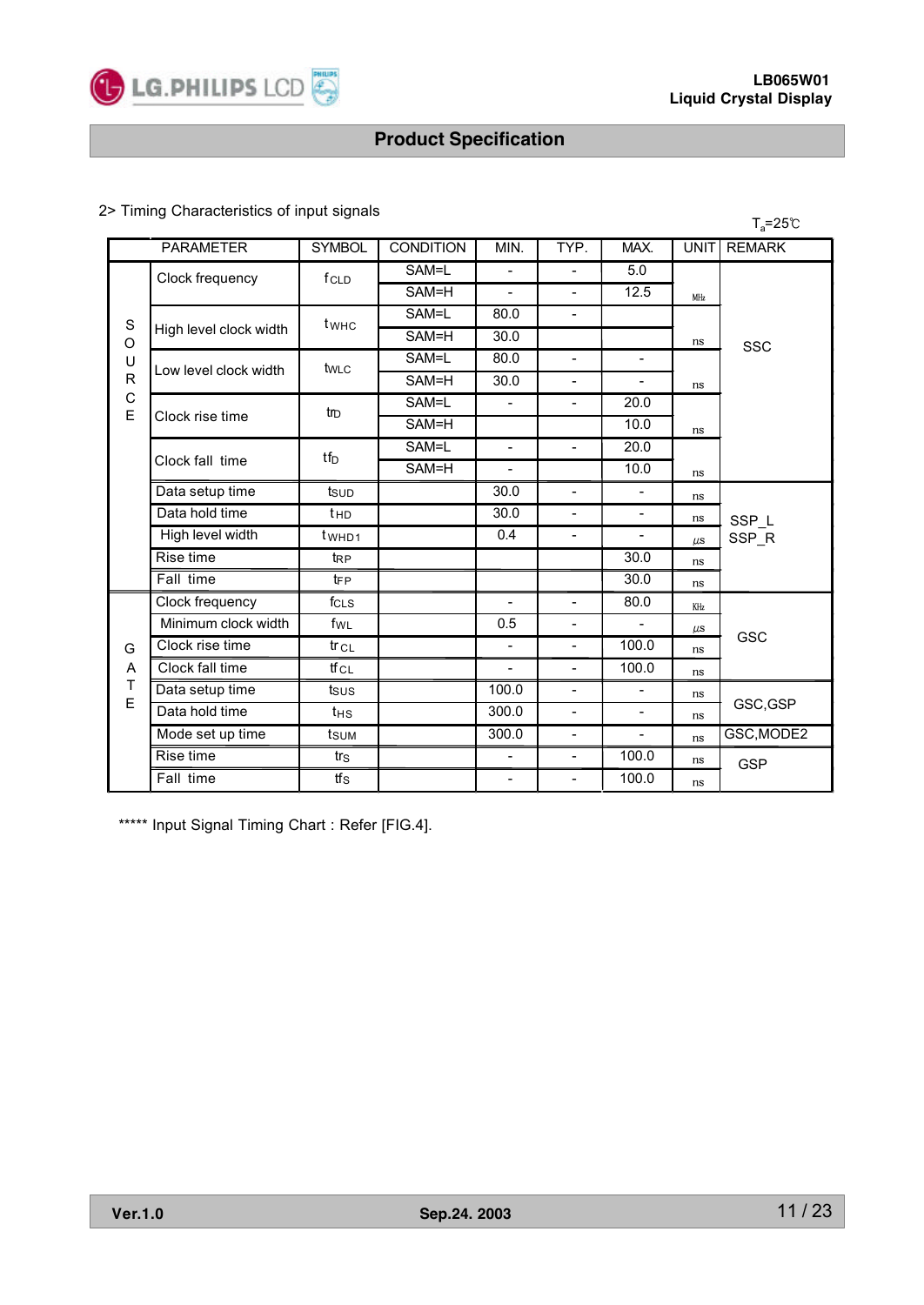



[FIG.4] Input Signal Timing Chart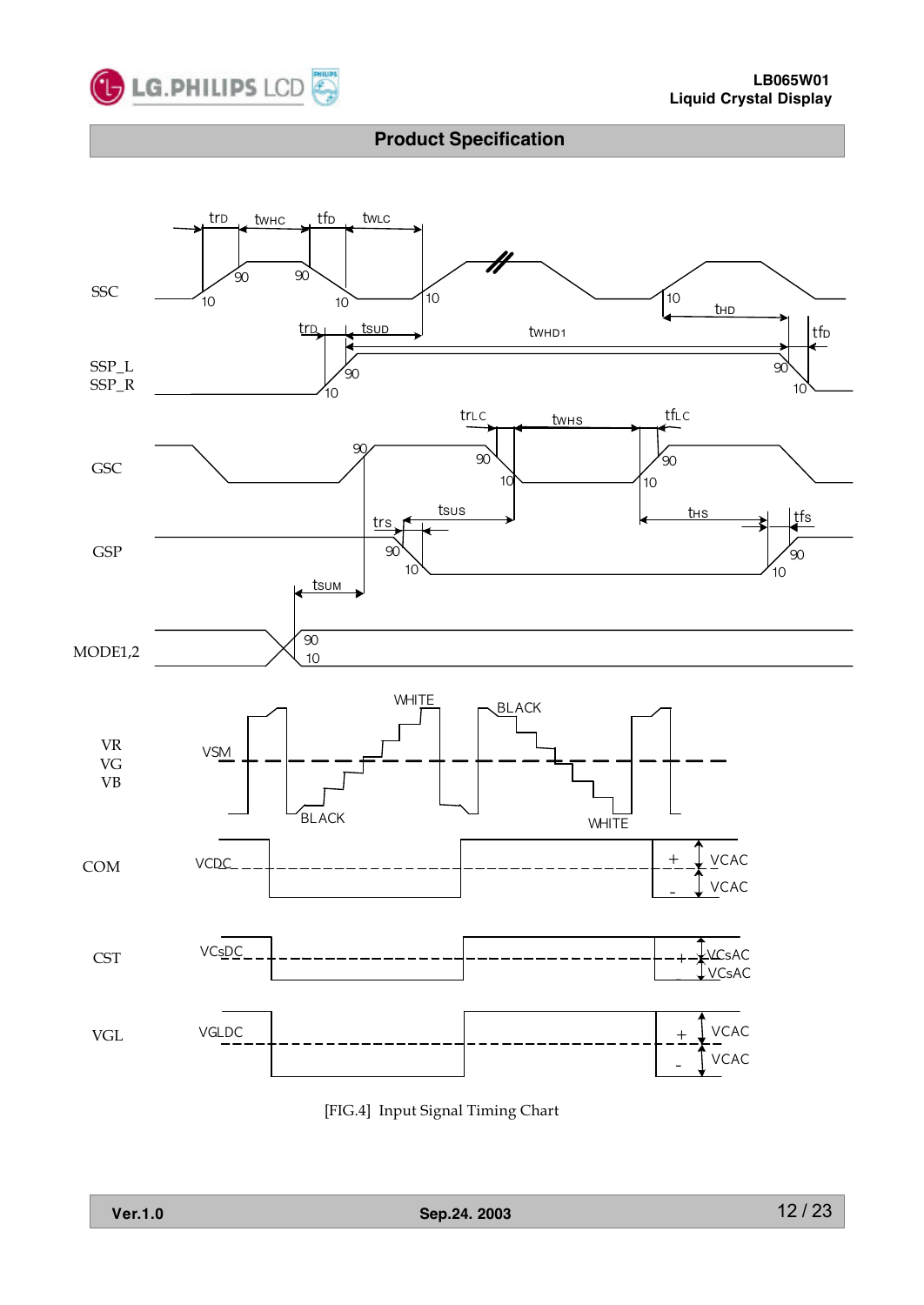

#### 3> Left/Right,Up/Down terminal (Signal For Reverse Scanning)

| <b>MODE</b>                       | Left/Right | Up/Down | <b>REMARK</b>                  |
|-----------------------------------|------------|---------|--------------------------------|
| Normal Mode                       | H          |         | Refer to the p. 15 [Note 7-3]. |
| Left/Right Reverse Mode           |            |         |                                |
| Up/Down Reverse Mode              | н          |         |                                |
| Right/Left & Up/Down Reverse Mode |            | Н       |                                |

\* H(High Level) =VSH , L(Low Level)=GND

4> SOE Terminal (Control signal for source driver)

This is control signal of switching sample holder circuit. Please set the high or low level synchronizing with SSP signal during the period each horizontal line. \* High level = VSH, Low level = GND

5> MODE1,2 terminal (Control signal for gate driver)

They are the terminal switching output mode of gate driver. (Setting to VGL level by force)

| MODE1 | MODE2 | Outputting mode               |
|-------|-------|-------------------------------|
|       |       | Normal mode(1 line writing)   |
|       |       | Out of use                    |
|       |       | 2 line same time writing mode |
|       |       | No Outputting                 |

\* High level = VSH, Low level = GND

6>SAM terminal (Control signal for source driver)

Used as input pin for setting the selecting of normal sampling operation or 3-point simultaneous sampling operation.

For normal sampling operation (SAM=Hi), video signals are sampled in order

1 LCD source driver output.

For 3-point simultaneous sampling operation(SAM=Lo), video signals are sampled in order simultaneously 3 LCD drive outputs.

7>Current dissipations

|                           |       |     |                     |     |     | $T_a = 25^\circ \text{C}$ |    |
|---------------------------|-------|-----|---------------------|-----|-----|---------------------------|----|
| <b>PARAMETER</b>          |       |     | SYMBOL ICONDITION   | MN. | EVE | <b>MAX</b>                |    |
| Current for source driver |       | lsн | $V_{\rm H} = 5.0 V$ |     | 35  | 60                        | mA |
|                           |       | lgн | $V_{GH} = 13.0V$    |     |     |                           | mA |
| Current for gate driver   |       | lGL | VGLDC= 10.0V        |     |     |                           | mA |
|                           |       | lcc | $V_{C} = 10.9V$     |     |     |                           | mA |
|                           | Logic | lss | $Vs = 16.0V$        |     |     |                           | mA |

In case of using exclusive timing control IC(LPL standard) and inputting standard NTSC signal (Normal mode)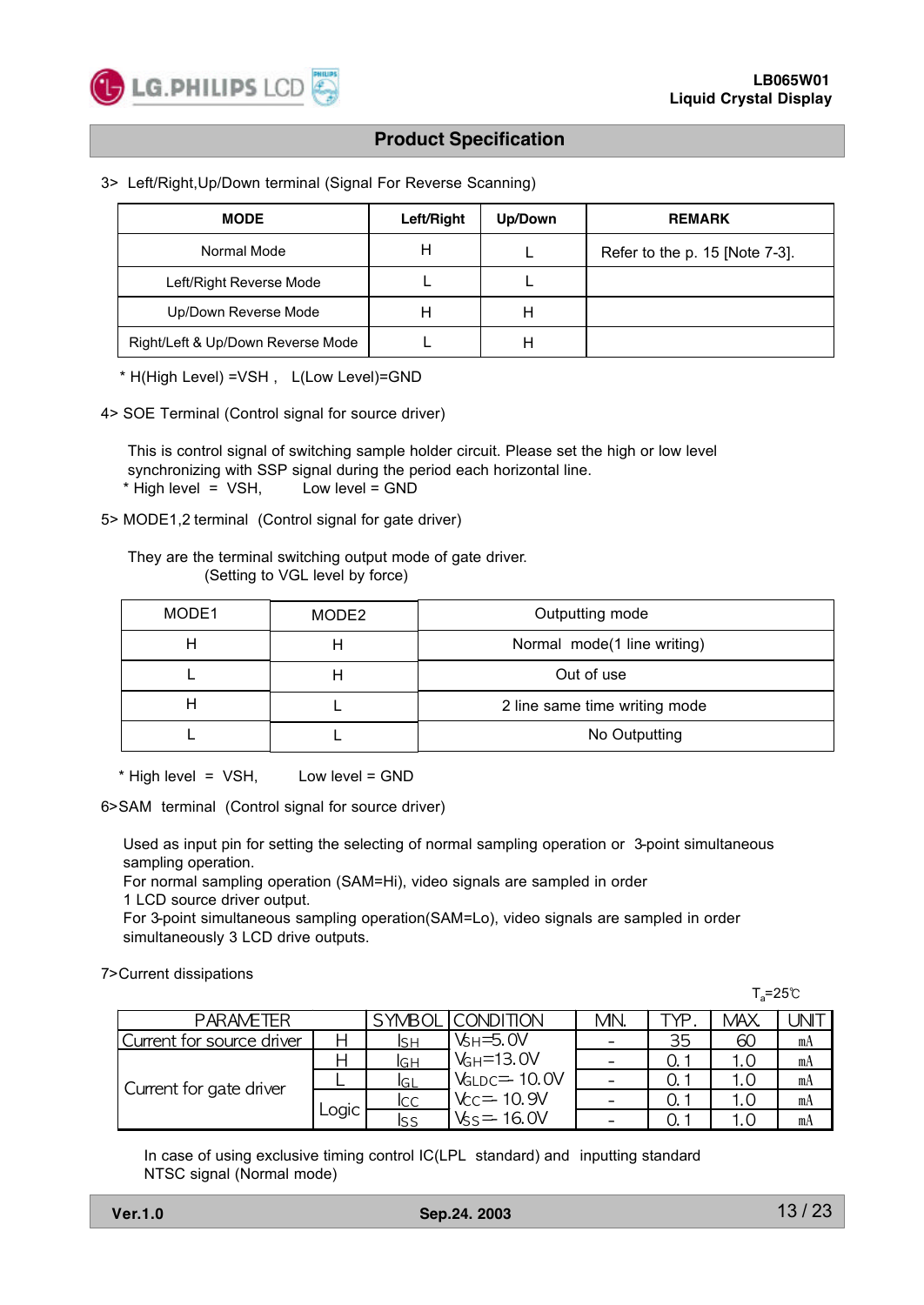

## **7. Electro-optical Characteristics**

|                       |                    |                     |                  |                          |       |                          |                          | $T_a = 25^{\circ}C$ |
|-----------------------|--------------------|---------------------|------------------|--------------------------|-------|--------------------------|--------------------------|---------------------|
| <b>PARAMETER</b>      |                    | <b>SYMBOL</b>       | <b>CONDITION</b> | MIN.                     | TYP.  | MAX.                     | <b>UNIT</b>              | <b>REMARK</b>       |
| Luminance             |                    | Y                   | $IRI = 6 mArms$  | 360                      | 450   | $\overline{\phantom{0}}$ | cd/m <sup>2</sup>        | [Note 7-1]          |
| <b>Contrast Ratio</b> |                    | <b>CR</b>           | Optimal          | 150                      | 400   |                          | $\overline{\phantom{a}}$ | [Note 7-2]          |
| <b>White Color</b>    |                    | $W_{x}$             |                  | 0.283                    | 0.313 | 0.343                    | $\overline{\phantom{a}}$ |                     |
| Chromaticity          |                    | $W_{y}$             | $IRI$ =6mArms    | 0.299                    | 0.329 | 0.359                    | $\overline{\phantom{a}}$ | [Note 7-1]          |
|                       | $\phi = 180^\circ$ | $\Theta$ l          |                  | 60                       | 65    |                          | $^\circ$                 |                     |
| Viewing               | $\phi = 0^{\circ}$ | $\Theta$ r          |                  | 60                       | 65    | $\overline{\phantom{a}}$ | $\circ$                  | [Note 7-2]          |
| Angle                 | $\phi = 90^\circ$  | $\Theta$ u          | $CR \ge 5$       | 40                       | 50    | -                        | $^{\circ}$               | [Note 7-3]          |
|                       | $\phi = 270^\circ$ | $\Theta$ d          |                  | 60                       | 65    |                          | $^\circ$                 |                     |
| Response              | Rise               | $\tau_{\rm r}$      |                  | $\overline{\phantom{0}}$ | 10    | 20                       | ms                       |                     |
| Time                  | Fall               | $\tau$ <sub>d</sub> | $\theta = 0$ °   |                          | 30    | 45                       | ms                       | [Note 7-4]          |



Measuring Condition ;

-Measuring surroundings : Dark Room

-Measuring temperature : T<sub>a</sub>=25℃

-Adjust operating voltage to get optimum contrast at the center of the display.

-Measured value at the center point of LCD panel after more than 30 minutes while backlight turning on.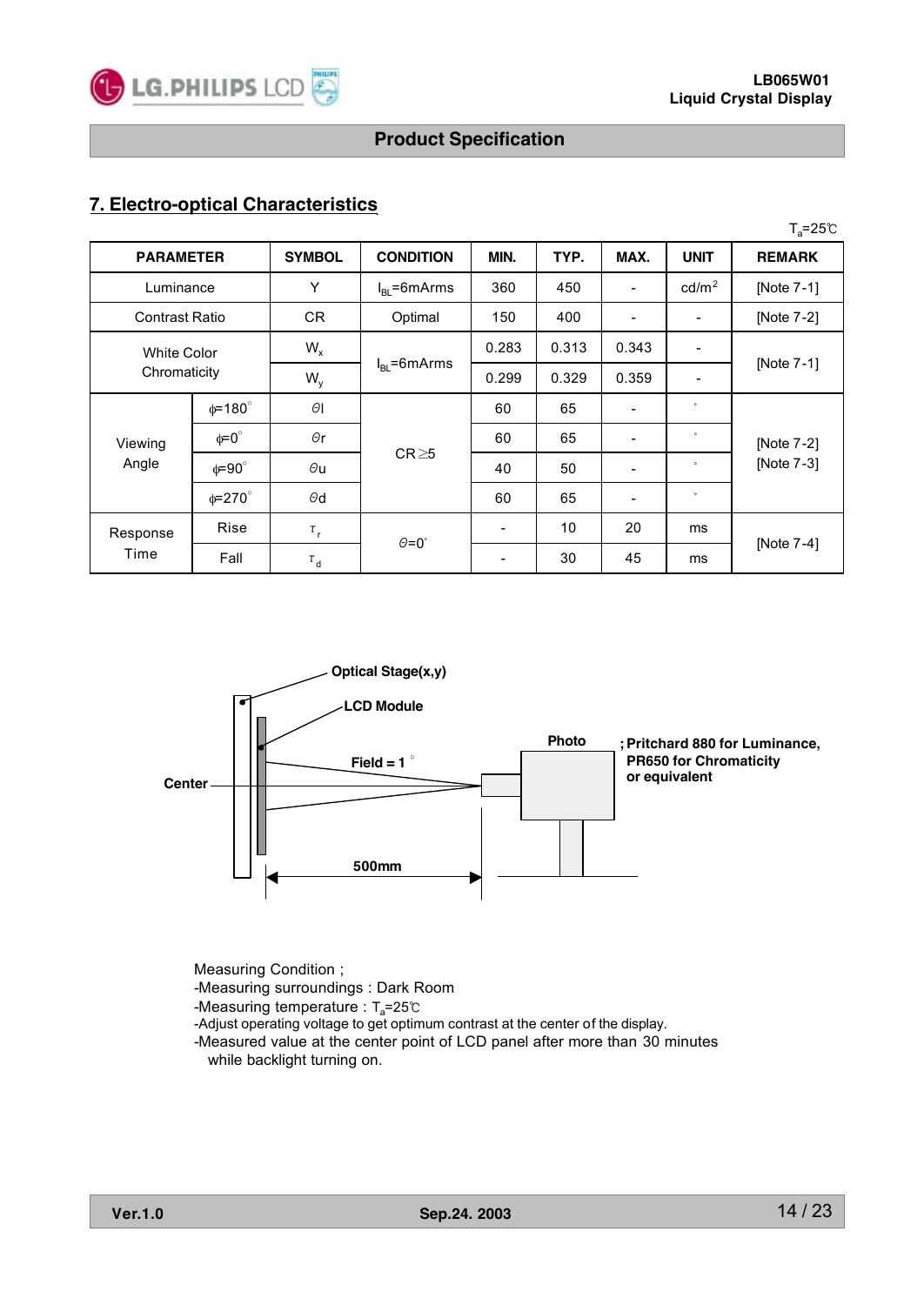

#### [Note 7-1]

Measured on the center area of the panel by PHOTO RESEARCH photometer PR-880.

#### [Note 7-2]

Contrast ratio is defined as follows ;

Photo detector output with LCD being "white"

Contrast Ratio(CR) =

Photo detector output with LCD being "black"

#### [Note 7-3]

Viewing angle range is defined as follows;



# **[ Normal scanning Mode view ]**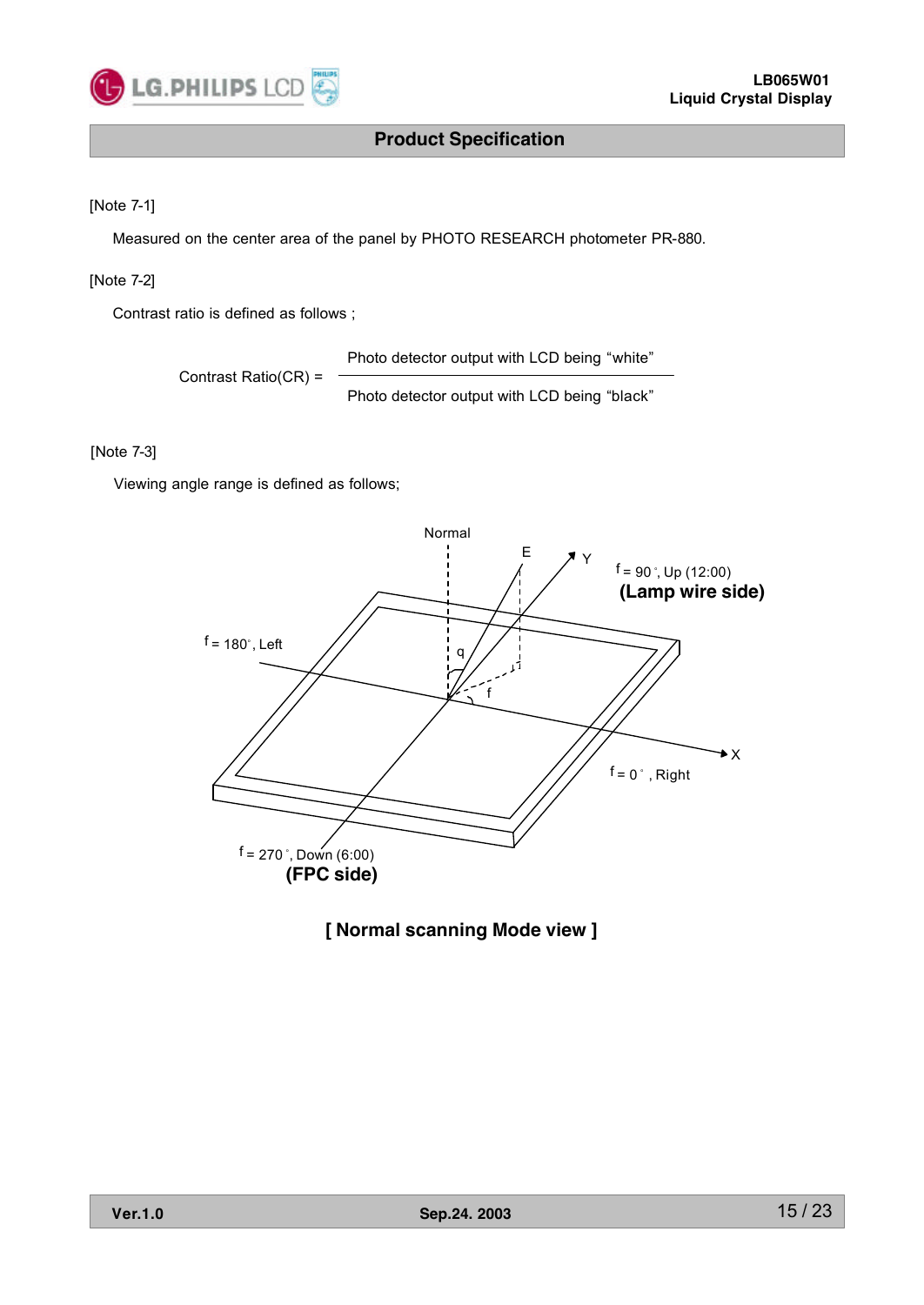

#### [Note 7-4]

Response time is obtained by measuring the transition time of photo detector output, when input signals are applied so as to make the area "black" to and from "white".

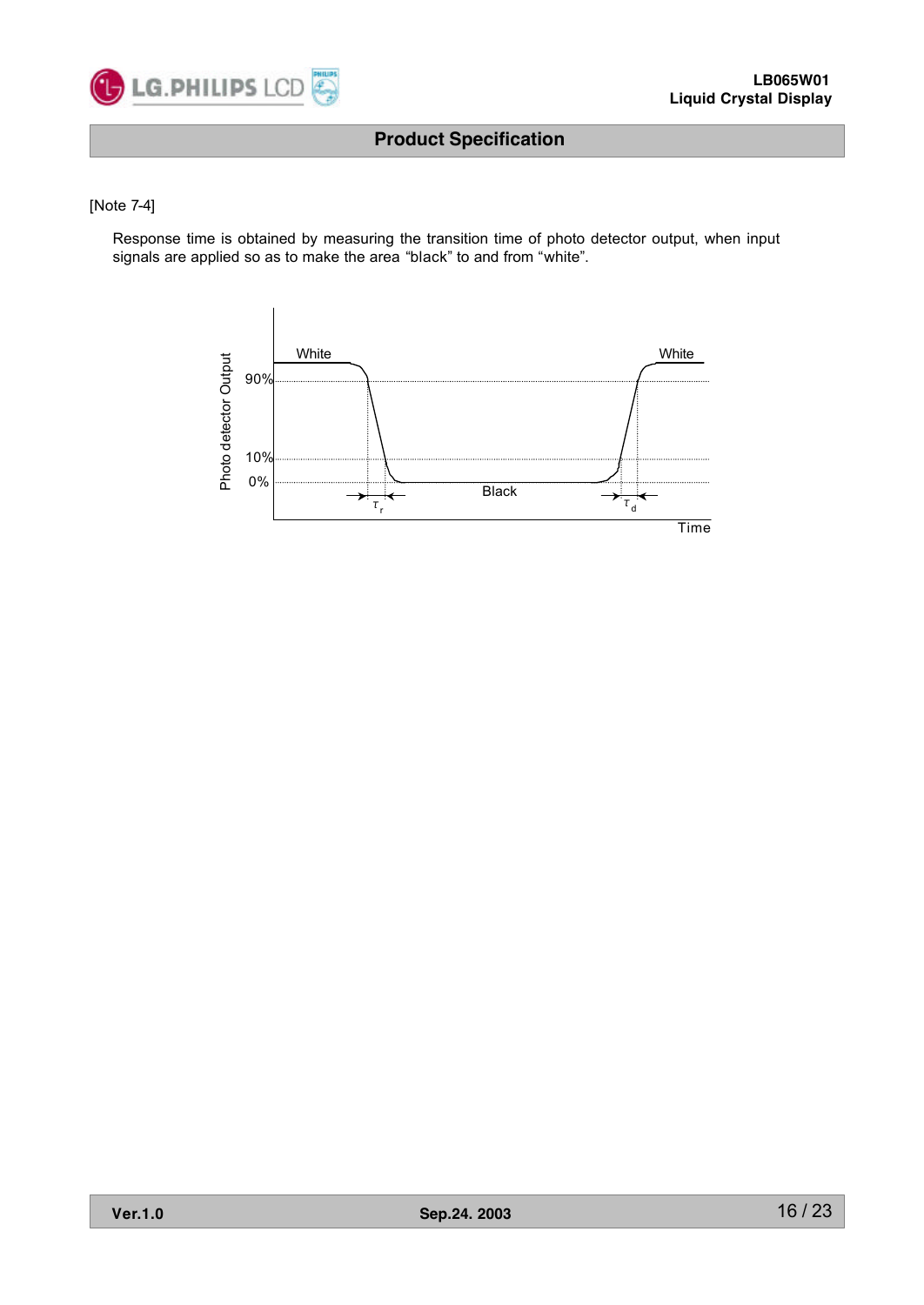

# **8. Mechanical Characteristics**

| <b>PARAMETER</b>         | <b>SPECIFICATION</b> | <b>UNIT</b> |               |
|--------------------------|----------------------|-------------|---------------|
|                          | Width                | 157.2       | <sub>mm</sub> |
| <b>Outline Dimension</b> | Height               | 89.7        | mm            |
|                          | Depth                | 8.0 (TYP)   | mm            |
|                          | Width                | 147.6       | mm            |
| Bezel Area               | Height               | 82.9        | mm            |
|                          | Width                | 143.4       | <sub>mm</sub> |
| Active Display Area      | Height               | 79.3        | <sub>mm</sub> |
| Weight                   |                      | g           |               |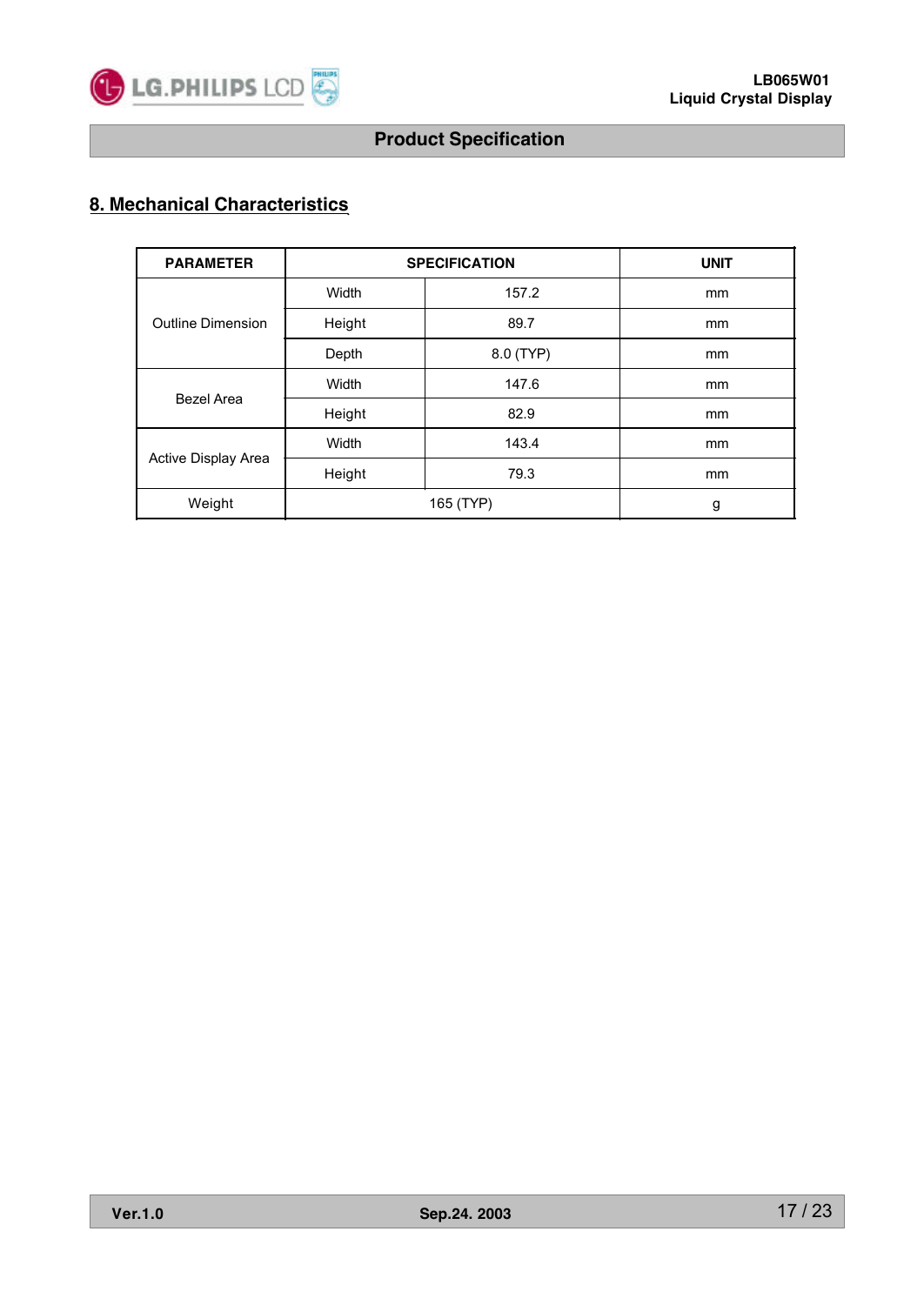

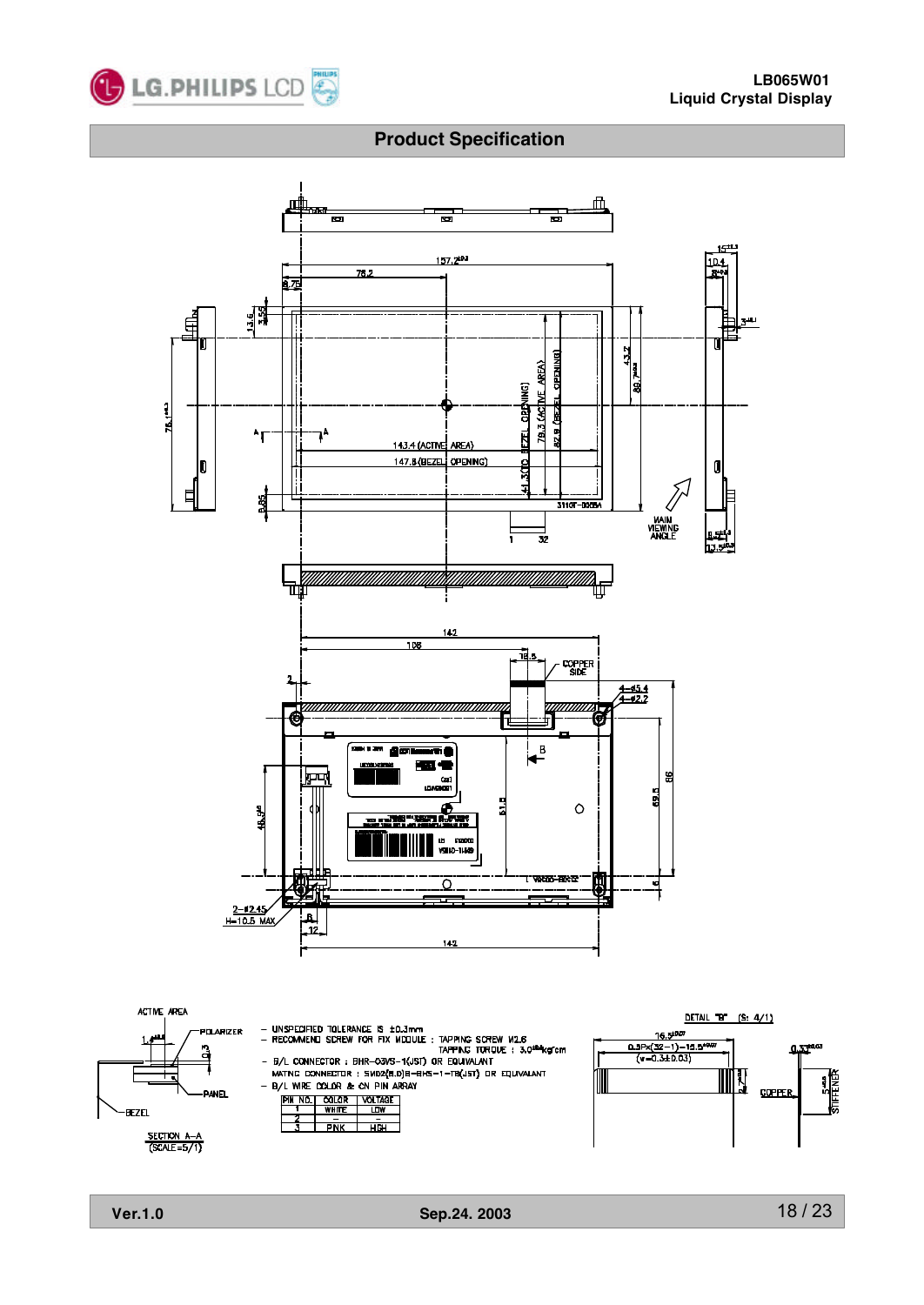

# **9. Reliability Test**

| No.            | <b>Test Items</b>                                 | <b>Test Condition</b>                                                                                                                                                     | <b>REMARK</b> |
|----------------|---------------------------------------------------|---------------------------------------------------------------------------------------------------------------------------------------------------------------------------|---------------|
| 1              | High Temperature Storage Test                     | Ta=85℃ 240h                                                                                                                                                               |               |
| $\overline{2}$ | Low Temperature Storage Test                      | Ta=-40℃ 240h                                                                                                                                                              |               |
| 3              | <b>High Temperature Operation Test</b>            | Ta=85℃ 50%RH 240h                                                                                                                                                         |               |
| 4              | Low Temperature Operation Test                    | Ta=-30℃ 240h                                                                                                                                                              |               |
| 5              | High Temperature and High Humidity Operation Test | Ta=65℃ 90%RH 240h                                                                                                                                                         |               |
| 6              | Electro Static Discharge Test                     | -Panel Surface/Top_Case<br>: 150pF $\pm$ 15kV 150 $\Omega$<br>(direct discharge, five times)<br>-FPC input terminal : 100pF $\pm$ 200V 0 $\Omega$                         |               |
| 7              | <b>Shock Test</b><br>(non-operating)              | Half sine wave, 80G, 11ms<br>3 times shock of each six faces                                                                                                              |               |
| 8              | <b>Vibration Test</b><br>(non-operating)          | - 10Hz to 200Hz logarithm sweep for<br>15min/cycle.<br>- 10Hz to 25Hz: The amplitude is 2 mm.<br>-25Hz to 200Hz: The acceleration is 2G.<br>$- X,Z:8$ cycle, $Y:16$ cycle |               |
| 9              | <b>Thermal Shock Test</b>                         | $-40^{\circ}$ (0.5h) ~ 85°C (0.5h) / 100 cycles                                                                                                                           |               |

\*\*\*\*\*  $T_a$ = Ambient Temperature

The operating temperature only guarantees operation of the circuit. The contrast, response speed, and the other specification related to electro-optical display quality is determined at the room temperature, Ta ≒ 25℃.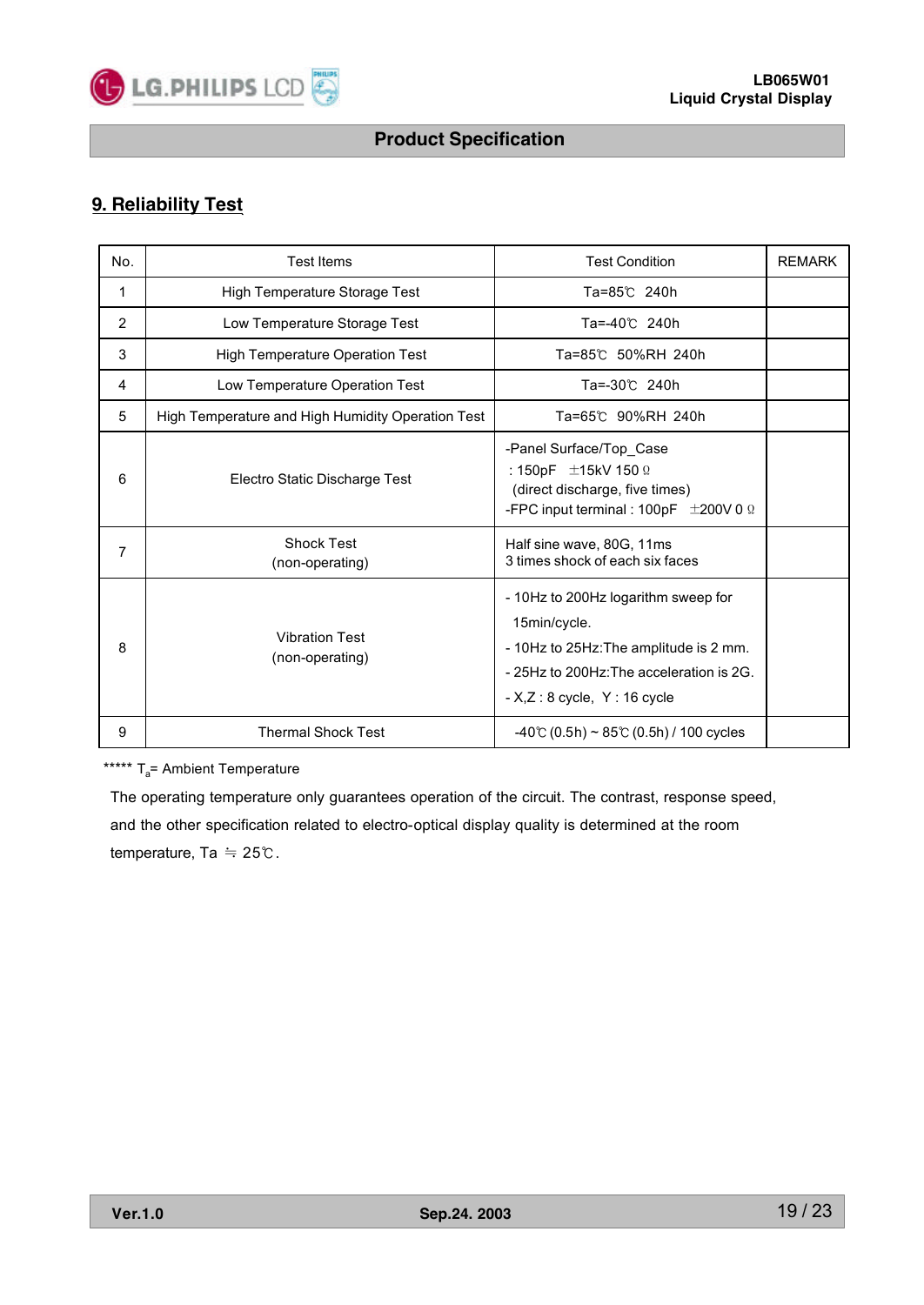

#### **10. International Standards**

#### **10-1. Safety**

a) UL 60950, Third Edition, Underwriters Laboratories, Inc., Dated Dec. 11, 2000. Standard for Safety of Information Technology Equipment, Including Electrical Business Equipment. b) CAN/CSA C22.2, No. 60950, Third Edition, Canadian Standards Association, Dec. 1, 2000. Standard for Safety of Information Technology Equipment, Including Electrical Business Equipment. c) EN 60950 : 2000, Third Edition IEC 60950 : 1999, Third Edition European Committee for Electrotechnical Standardization(CENELEC) EUROPEAN STANDARD for Safety of Information Technology Equipment Including Electrical Business Equipment.

## **10-2. EMC**

a) ANSI C63.4 "Methods of Measurement of Radio-Noise Emissions from Low-Voltage Electrical and Electrical Equipment in the Range of 9kHZ to 40GHz. "American National Standards Institute(ANSI), 1992

b) C.I.S.P.R "Limits and Methods of Measurement of Radio Interface Characteristics of Information Technology Equipment." International Special Committee on Radio Interference.

c) EN 55022 "Limits and Methods of Measurement of Radio Interface Characteristics of Information Technology Equipment." European Committee for Electrotechnical Standardization.(CENELEC), 1998 ( Including A1: 2000 )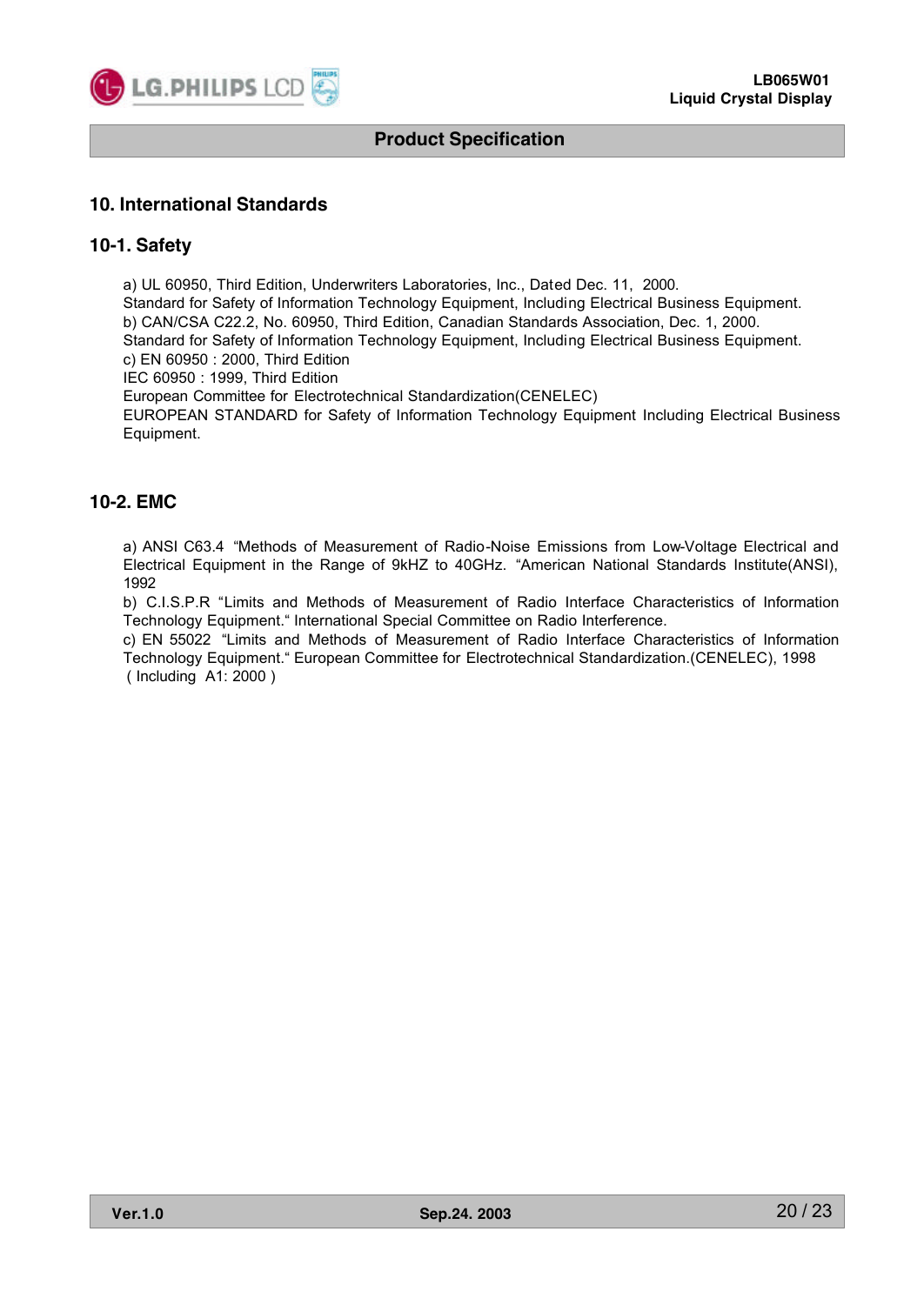

## **11. Packing**

### **11-1. Designation of Lot Mark**

a) Lot Mark



A,B,C : SIZE(INCH)

- 
- H : ASSEMBLY CODE  $I, J, K, L, M$  : SERIAL NO.

# D : YEAR E : MONTH F : PANEL CODE G : FACTORY CODE

Note

#### 1. YEAR

| Year | 97 | 98 | 99 | 2000 | 2001 | 2002 | 2003 | 2004 | 2005 | 2006 | 2007 |
|------|----|----|----|------|------|------|------|------|------|------|------|
| Mark |    |    |    |      |      |      |      |      |      | ⌒    |      |

#### 2. MONTH

| Month | Jan | Feb | Mar | Apr | Mav | Jun | Jul | Aug | Sep | Oct | Nov    | Dec |
|-------|-----|-----|-----|-----|-----|-----|-----|-----|-----|-----|--------|-----|
| Mark  |     | -   |     |     |     |     |     |     |     |     | ∍<br>D |     |

3. PANEL CODE

| Panel Code | P1 Factory   P2 Factory   P3 Factory |  | P4 Factory   P5 Factory | Hydis Panel |
|------------|--------------------------------------|--|-------------------------|-------------|
| Mark       |                                      |  |                         |             |

4. FACTORY CODE

| <b>Factory Code</b> | <b>LPL Gumi</b> | <b>LPL Nanjing</b> |
|---------------------|-----------------|--------------------|
| Mark                |                 |                    |

5. SERIAL NO.

| Year | $1 - 99999$     | 100000 $\sim$                |
|------|-----------------|------------------------------|
| Mark | $00001 - 99999$ | $A0001 \sim A9999$ , , Z9999 |

b) Location of Lot Mark

Serial NO. is printed on the label. The label is attached to the backside of the LCD module. This is subject to change without prior notice.

#### **11-2. Packing Form**

- a) Package quantity in one box : 18 pcs
- b) Box Size : 331×277×206 (mm)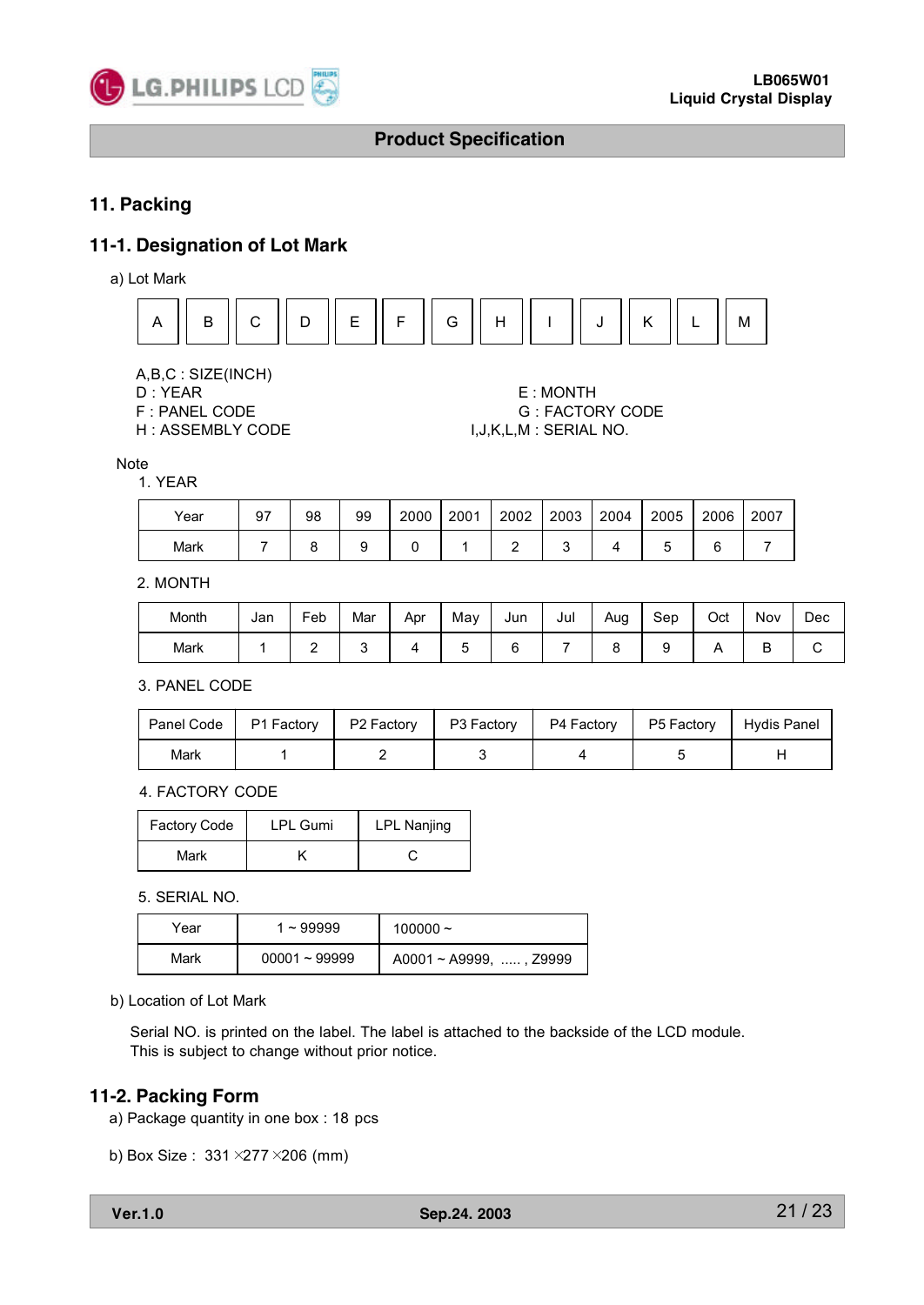

## **12. PRECAUTIONS**

Please pay attention to the following when you use this TFT LCD module.

# **12-1. MOUNTING PRECAUTIONS**

- (1) You must mount a module using holes arranged in four corners or four sides.
- (2) You should consider the mounting structure so that uneven force(ex. Twisted stress) is not applied to the module.

And the case on which a module is mounted should have sufficient strength so that external force is not transmitted directly to the module.

- (3) Please attach a transparent protective plate to the surface in order to protect the polarizer. Transparent protective plate should have sufficient strength in order to the resist external force.
- (4) You should adopt radiation structure to satisfy the temperature specification.
- (5) Acetic acid type and chlorine type materials for the cover case are not desirable because the former generates corrosive gas of attacking the polarizer at high temperature and the latter causes circuit break by electro-chemical reaction.
- (6) Do not touch, push or rub the exposed polarizers with glass, tweezers or anything harder than HB pencil lead. And please do not rub with dust clothes with chemical treatment. Do not touch the surface of polarizer for bare hand or greasy cloth.(Some cosmetics deteriorate the polarizer.)
- (7) When the surface becomes dusty, please wipe gently with absorbent cotton or other soft materials like chamois soaks with petroleum benzine. Normal-hexane is recommended for cleaning the adhesives used to attach front / rear polarizers. Do not use acetone, toluene and alcohol because they cause chemical damage to the polarizer.
- (8) Wipe off saliva or water drops as soon as possible. Their long time contact with polarizer causes deformations and color fading.
- (9) Do not open the case because inside circuits do not have sufficient strength.
- (10) The metal case of a module should be contacted to electrical ground of your system.

# **12-2. OPERATING PRECAUTIONS**

- (1) The spike noise causes the mis-operation of circuits. It should be lower than following voltage : V=±200mV(Over and under shoot voltage)
- (2) Response time depends on the temperature.(In lower temperature, it becomes longer.)
- (3) Brightness depends on the temperature. (In lower temperature, it becomes lower.) And in lower temperature, response time(required time that brightness is stable after turned on) becomes longer.
- (4) Be careful for condensation at sudden temperature change. Condensation makes damage to polarizer or electrical contacted parts. And after fading condensation, smear or spot will occur.
- (5) When fixed patterns are displayed for a long time, remnant image is likely to occur.
- (6) Module has high frequency circuits. Sufficient suppression to the electromagnetic interference shall be done by system manufacturers. Grounding and shielding methods may be important to minimized the interference.